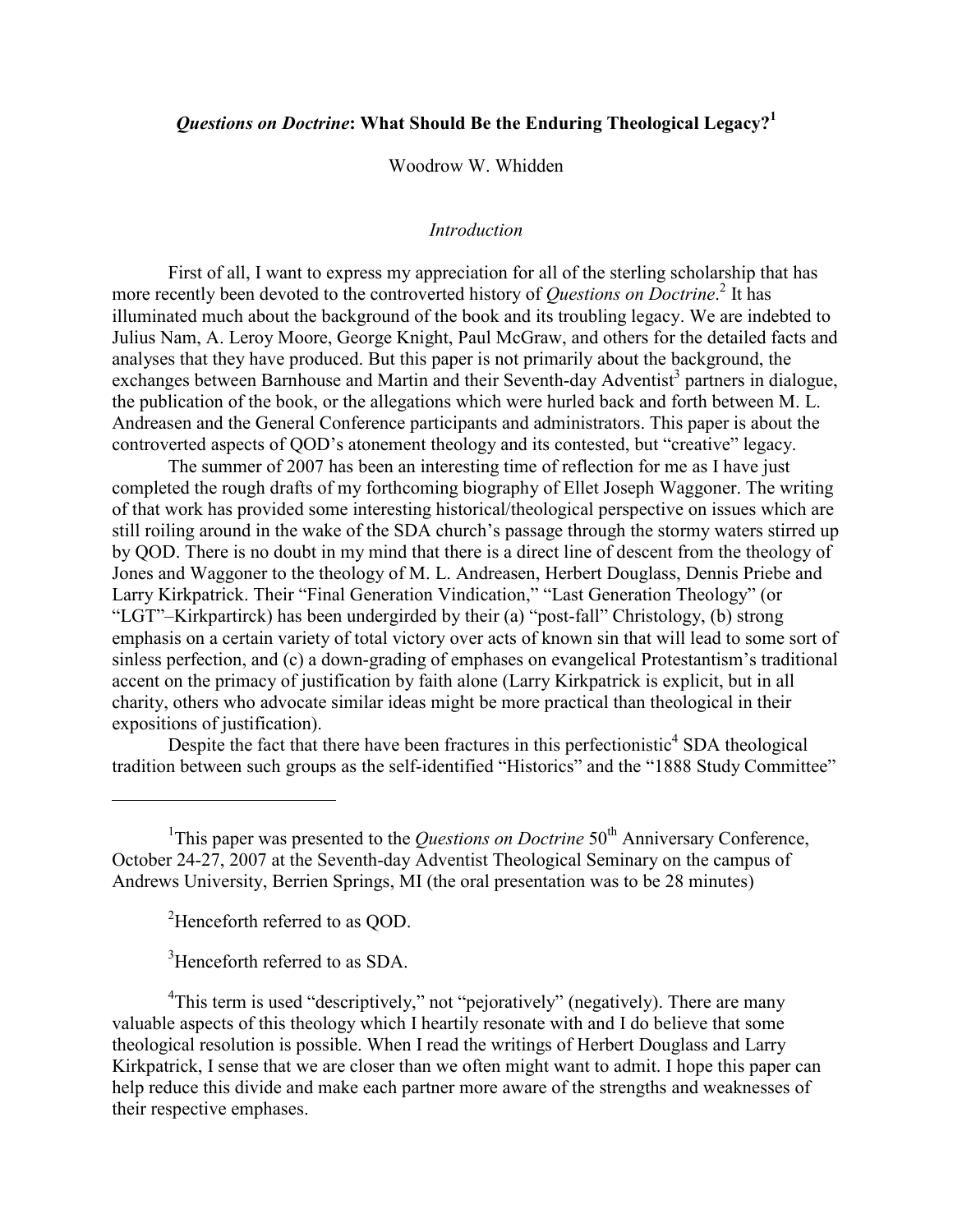does not take away from the fact that they continue to tout the basic emphases of M. L. Andreasen, A. T. Jones and E. J. Waggoner. The sum total of the work of these two groups and many of their fellow-travelers has been to solidify and promulgate the core convictions that all so-called "Final" or "Last Generation" vindication" perfectionists theologians seem to hold in  $common.$ <sup>5</sup>

 Now coming out of the perceptible convictions and directions of the primary QOD authors (L. E. Froom, R. A. Anderson, and W. E. Read), there is a less direct, though clearly discernable line to a Reformationist/Arminian Adventist theological tradition. Over the last fifty years, this group is mainly represented by Adventist academic theologians (and numerous pastors) who have been serving in the church's seminaries, under-graduate religion departments, major editorial offices, and the leadership of the Biblical Research Institute of the General Conference. I realize that this represents a fairly broad stroke with my historical/theological brush. But I do feel that both lines of descent were more clearly precipitated by the QOD event.

 So here we have two identifiable theological traditions, or paradigms of moderately conservative, "Present Truth" (the distinctive doctrinal "pillars" or "landmarks") Adventism. These two traditions have developed two, essentially distinctive versions of Soteriology, Christology and Eschatology in the SDA Church. But we need to get more specific about the issues that were and still are up for grabs in the exchanges between these two groups. While there are many areas of agreement between the two, there are definite differences.

 What has become quite evident is that there are really only two deeply contested QODrelated issues among these conservative SDA thought-leaders. A brief review of Andreasen's reactions to QOD will set the direct theological context for this paper's more focused reflections.

## M. L. Andreasen's Atonement Theology

For Andreasen, the atonement involved *three* closely related, essential phases: The first consisted of Christ's sinlessly perfect life of obedience to the will of God

l

2

 $5$ The major bone of contention between these two groups has been the agitation and fervent promulgation of the problematic emphasis on "universal legal justification" by the "1888 Study Committee" and its key fellow-traveler, Jack Sequeira. I would simply suggest that this whole agitation is an unfortunate "strife about words" that has been a theological non-starter for both groups. I simply urge the "1888 Study Committee" and Sequeira to follow the counsel given to them by the General Conference ADCOM appointed "Primacy of the Gospel Committee"'s final report (functioned from 1995 until 2000) that they cease and desist their fruitless agitation over this peculiar version of justification by faith. The "Primacy of the Gospel Committee" found their biblical support for this doctrine to be lacking. Furthermore, the case for it in both the writings of E. J. Waggoner and Ellen White, is slim at best, and most likely nonexistent. It takes a lot of fancy twisting and turning to come up with anything that comes close to an implicit teaching of "universal legal justification" and the weight of evidence suggests that it was explicitly non-existent. Now to the "historics," I urge that you move on from this fruitless debate and more carefully reflect on how the Bible and Ellen White relate sanctifying and justifying faith. I am thus appealing to both groups to carefully ponder the directions that I am outlining in this paper.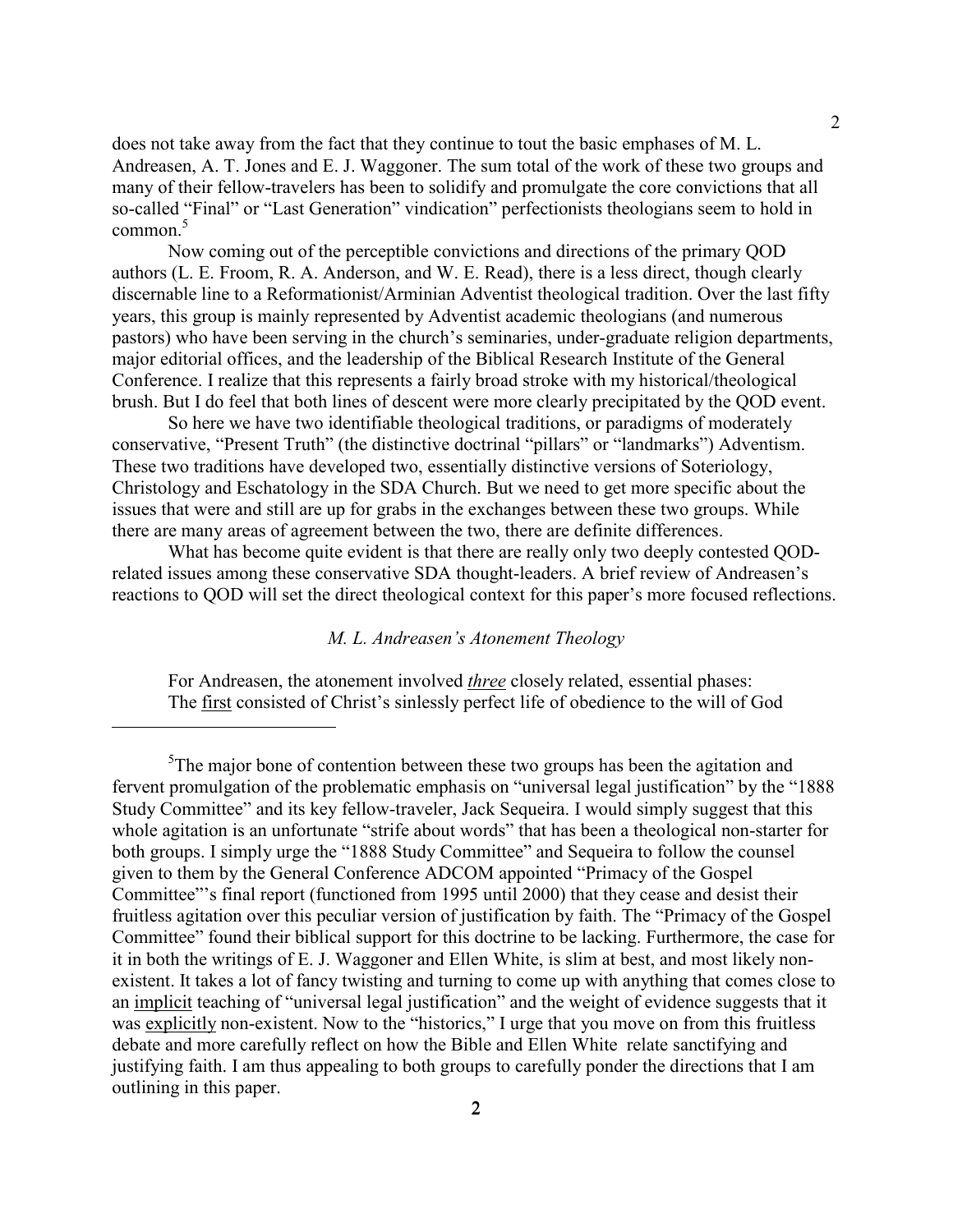(especially the decalogue); the second was His death on the cross where "Christ finished His work as victim and sacrifice."<sup>6</sup> So far so good. There are really no lingering debates over these two issues. Thus, while these first two phases were certainly foundational to Andreasen's fullorbed teaching on the atonement, it was his third phase which provided the core of his distinctive theology and proved to be the major mid-twentieth century source of all the subsequent controversies. Andreasen had laid it out in clear and unmistakable language:

In the third phase Christ demonstrates that man can do what He did, with the same help He had. This phase includes His session at the right hand of God, His high priestly ministry, and the final exhibition of His saints in their last struggle with Satan, and their glorious victory . . . .

This third phase is now in progress in the sanctuary above and in the church below. Christ broke the power of sin in His lifework on earth. He destroyed sin and Satan by His death. He is now eliminating and destroying sin in His saints on earth. This is a part of the cleansing of the true sanctuary.<sup>7</sup>

 The key theological principle which undergirded this "high priestly/most holy place" phase of the atonement was Andreasen's Christology. He firmly held that Christ had taken a sinful human nature, just like Adam's after the fall (in other words, a sinful nature with some sort of tendencies, propensities or inclinations to sin). Thus with Christ as an example, especially for His last generation followers, the final atonement could be effected from the heavenly sanctuary through the sinlessly perfected characters of the embattled, last day saints on earth. This final atonement theology was most clearly set forth in the chapter entitled "The Last Generation" in his well-known book *The Sanctuary Service* (1937, 1947).<sup>8</sup>

 It is in this pivotal chapter that Andreasen forthrightly stated that Satan was not definitively defeated at the cross. The ultimate defeat of Satan would only be finally effected through the sinlessly perfected histories of the "Last Generation" of "sealed" saints.

 Now Andreasen was quick to claim that such a final victory would be achieved only through the grace which would be imparted from the Great Exemplar Who is ministering in the most holy place of the heavenly sanctuary. In other words, this faithful "Remnant" would develop sinless characters that would replicate the sinlessly perfect life which Christ had wrought out in the very same fallen, sinful nature in which the final generation will have to overcome. Thus Christ, through the remnant's victory, must defeat Satan, in order to fully and finally vindicate God's demand for perfect obedience; and this end-time vindication of God will

 $7$ Ibid., pp. 59, 60.

 $\overline{a}$ 

 ${}^{8}$ The Sanctuary Service (Washington, DC: Review and Herald Pub. Assoc., 1947).

 $6$ M. L. Andreasen, *The Book of Hebrews* (Washington, DC: Review and Herald Pub. Assoc., 1948), pp. 53.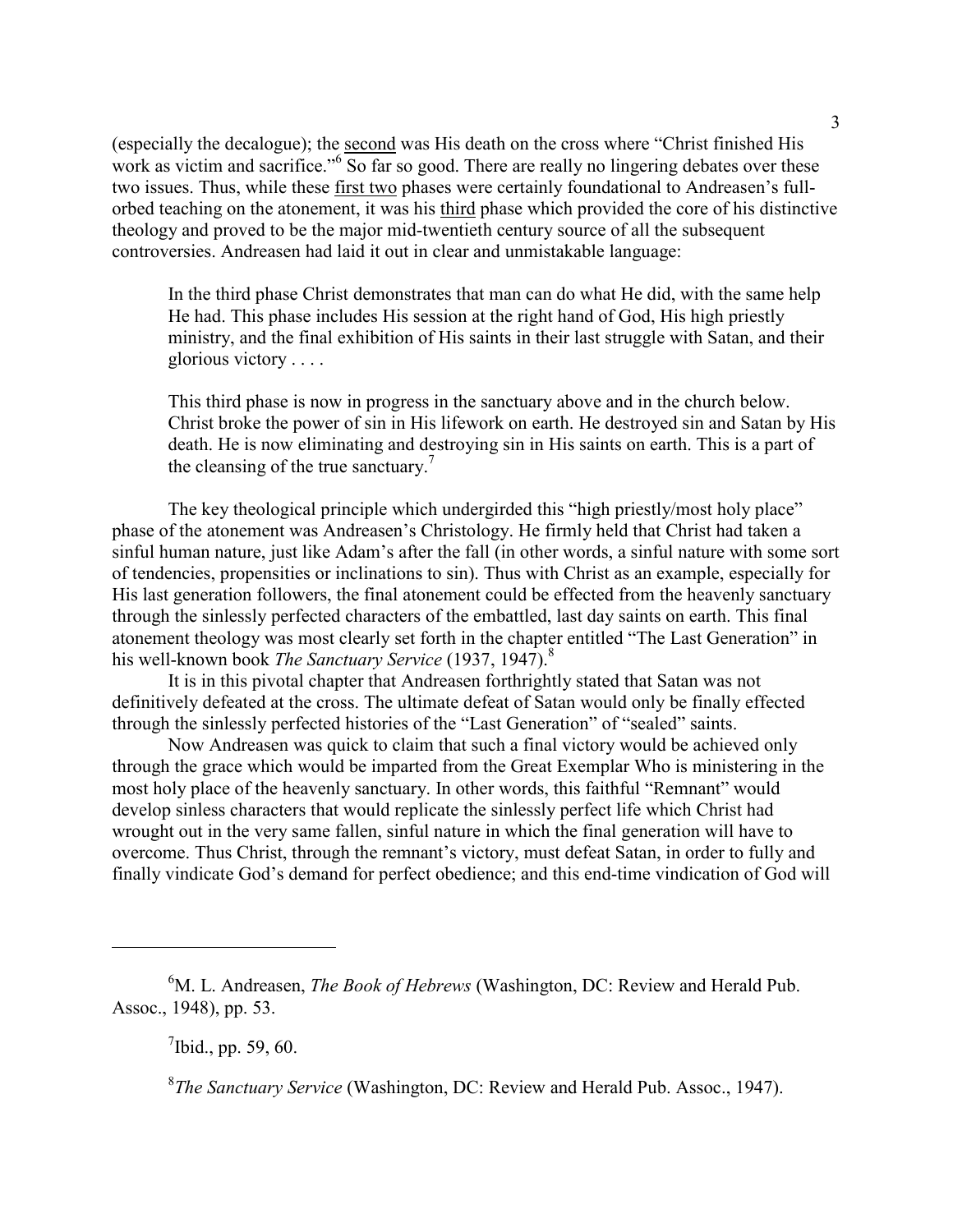finally enable Christ to come.<sup>9</sup>

 What is to be made of this understanding of the Atonement in relationship to the answers given by the Adventist QOD respondents?

## Where Are We Now?

 When all of the dust has seemingly settled, we can clearly affirm the following. Once more, let's be clear that neither the authors of QOD nor Andreasen really disagreed about Atonement Phases One and Two. There were, however, two disagreements over his Phase Three:

 The first disagreement had more to do with terminology than substance: The term "completed atonement" that QOD used was fully consistent with Andreasen's position in the following sense: The atoning work of Christ on the cross was completed in the sense that full provision had been made to save all. But it was not complete in the following sense: "That completed act of atonement on the cross is valueless to any soul unless, and until, it is applied by Christ our High Priest to, and appropriated by, the individual recipient. $110$  Thus it is very clear that L. E. Froom, R. A. Anderson and W. E. Read were not doing away with a most holy place phase of atonement. They consistently used the language of "atonement *provided*" at the cross and "atonement *applied*" in Christ's heavenly ministry during the day of atonement antitypes in the most holy place.

 The second disagreement over Phase three was, however, much more substantive: the QOD respondents were not enthused about M. L. Andreasen's vision of the "final generation" being the perfected agents through which Christ would effect the final atonement. While it appears that they did not directly attack Andreasen's final generation atonement, they did disagree with the Christology which undergirded it.

 Therefore, it is safe to say that the two most controversial legacies of QOD are that it sparked new discussions of (1) what Adventists mean by the expressions "final atonement" and (2) the "fallen, sinful human nature of Christ."

<sup>9</sup>Ibid., pp. 299-301.

<u>.</u>

 $10L$ . E. Froom, "The Priestly Application of the Atoning Act," *Ministry*, February 1957, p. 10; compare QOD, pp. 349-355.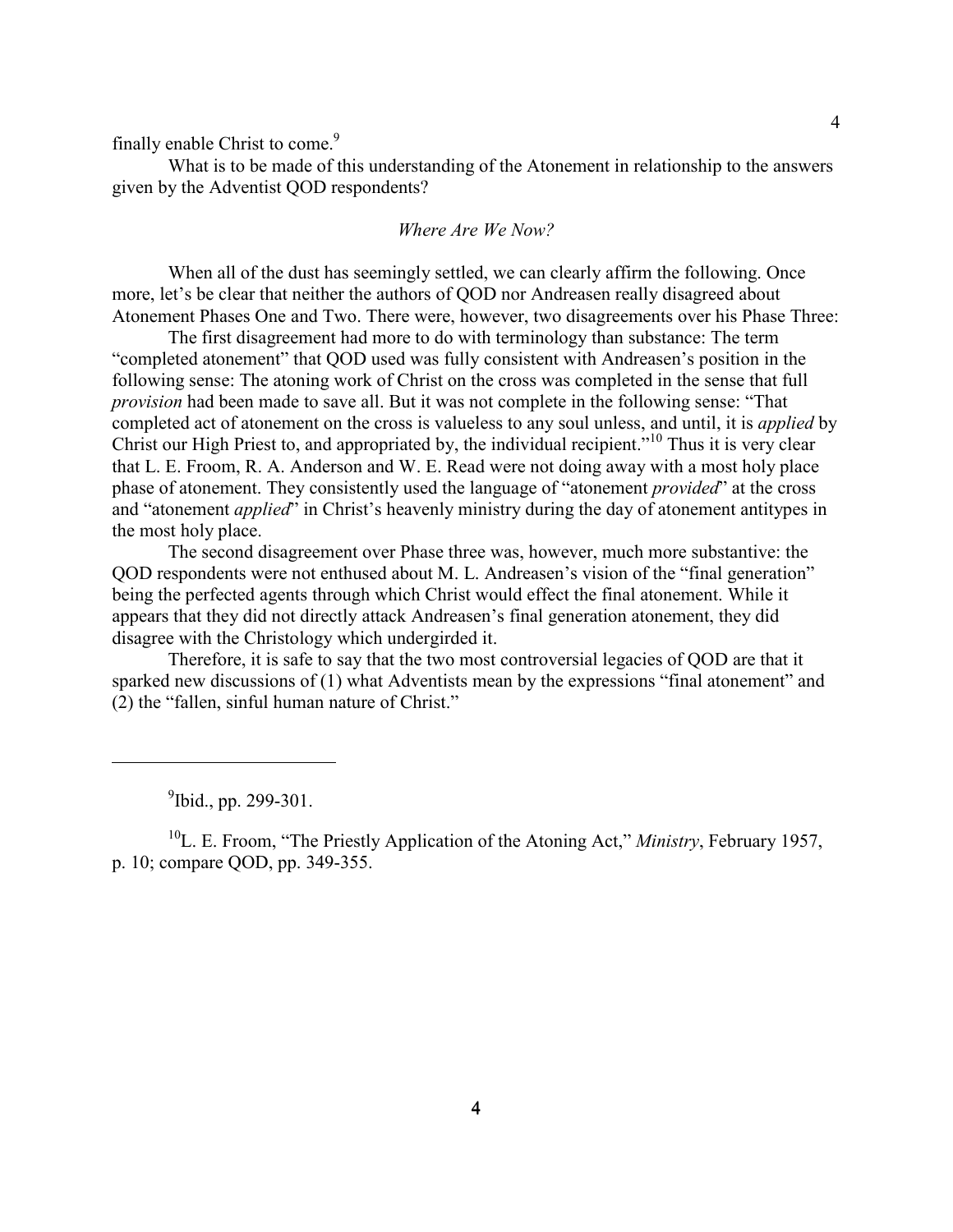## Personal Interpretive Perspectives

 The above conclusions call for some interpretive perspective. While space does not permit a detailed critique of these touchy, much debated issues, I want to lay my interpretive cards on the table before I proceed to what I feel is the real core issue that undergirds the whole Andreasen inspired agenda and the Adventist Reformation/Arminian response to it.

 "Final Atonement:" For those still partial to Andreasen's last generation version of "final atonement" (through the sinless perfection of the remnant), I would like to raise the following questions:<sup>11</sup> Where in Scripture or in the writings of Ellen White do we find this type of theology explicitly laid out? Do Scripture and Ellen White clearly teach that God has made the ultimate success of Christ's atoning work dependent upon the perfecting experience of the "remnant"? Is there not solid Bible and Ellen White evidence for the claim that Christ has fully vindicated God's demand for perfect obedience by His own life and work? Furthermore, would it not be more appropriate to suggest that Christ vindicates His Father in the most holy place, pre-Advent Judgment phase of the "great controversy" by demonstrating that the Trinity has been completely consistent with its nature of infinite love in the disposition of the cases of every redeemed human being?

"The Humanity of Christ": $^{12}$  In the final analysis, the most controversial legacy of QOD flows from this issue. Without the "post-fall" Christology which undergirded Andreasen's vision (version?) of the perfecting of the final generation, the whole project of final generation vindication is called into serious question. And here is the most important legacy of QOD.

While there is hardly anyone today who would fully agree with the particular version of "pre-fall" Christology which the QOD authors put forth (that Christ did not take a "fallen, sinful

 $\overline{a}$ 

 $12$ For an excellent review of the Adventist debate over the humanity of Christ and a classic defense of the traditional "post-fall" view, see J. R. Zurcher, Touched with Our Feelings (Hagerstown, MD: Review and Herald Pub. Assoc., 1999). For a defense of the "Alternative" or the "pre-fall" position, see Seventh-day Adventists Believe . . . A Biblical Exposition of Fundamental Doctrines (Hagerstown, MD: Review and Herald Pub. Assoc., 1988), pp. 45-52; Woodrow W. Whidden, Ellen White on the Humanity of Christ (Hagerstown, MD: Review and Herald Pub. Assoc., 1997); Roy Adams, *The Nature of Christ* (Hagerstown, MD: Review and Herald Pub. Assoc., 1994); and Stephen Wallace, "Our Sinless Yet Sympathetic Saviour," A series of nineteen audio CD presentations (Harrisburg, PA: American Cassette Ministries, nd), but originally recorded in the late 1980s).

<sup>&</sup>lt;sup>11</sup>The following publications lay out the "pros" and "cons" of this theology. On the "pro" side, see Herbert Douglass, God at Risk: The Cost of Freedom in the Great Controversy (Roseville, CA: Amazing Facts, Inc., 2004); and Larry Kirkpatrick, Cleanse and Close: Last Generation Theology in 14 Points (Highland, CA: GCO Press, 2005). On the "con" side, see Eric C. Webster, Crosscurrents in Adventist Theology (New York: Peter Lang, 1984; Republished by Andrews University Press, Berrien Springs, MI, in 1992), pp. 396–428; and Woodrow W. Whidden, "The Vindication of God and the Harvest Principle," Ministry October 1994 (Vol. 67, Number 10), pp. 44-47.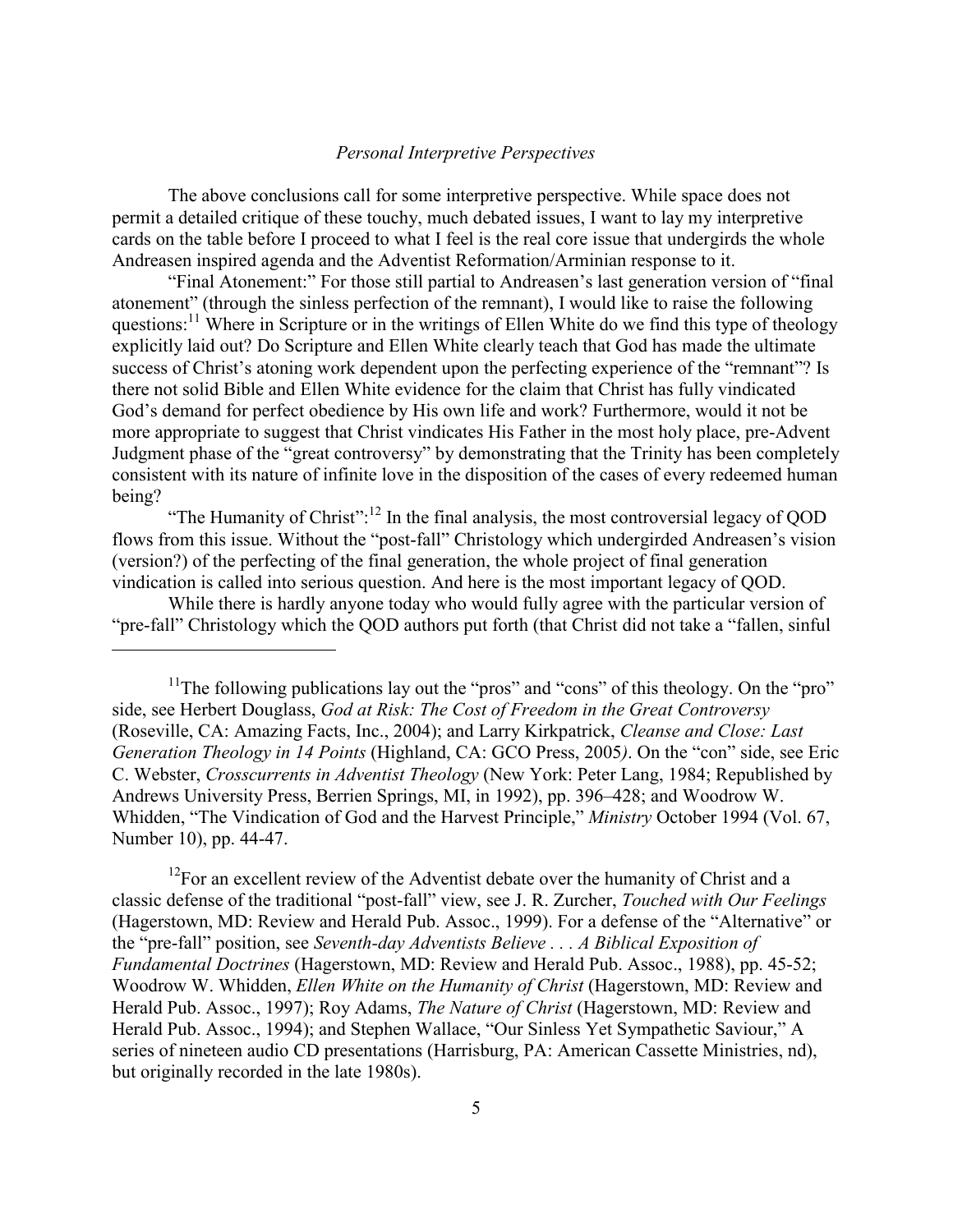nature," but only had it "imputed" to Him),<sup>13</sup> they did spark further reflection which has spawned two (not just one) clearly articulated interpretations of what is meant when such expressions as "fallen," "sinful" (used by Ellen White) and "likeness of sinful flesh" (Paul in Romans 8:3) are applied to the human nature of Christ.

 These positions are (1) the classic "post-fall" position of Andreasen and (2) the "alternative Christology" which was pioneered by the late Edward ("Ted") Heppenstall and propounded by his successors at the SDA Theological Seminary (and others) to this very day. The "Alternative Christology" acknowledges Ellen White's "post-fall" statements, but suggests that these refer not to any "infection" of sin in Christ's humanity, but only to the way that sin "affected" Him. It is the essence of the "Alternative Christology" that I find more appealing, both in terms of the Biblical and Ellen White textual evidence and its theological implications.

 Now these are certainly key pressing questions that have been quite resistant to any definitive resolution. So the logical question seems to be: Where do we go from here in this apparent stalemate?

#### How Then Shall We Proceed?

 The answer that I am suggesting goes like this: I want to propose that we are all wrestling with a deeper, more foundational, or fundamental issue!!

 Maybe it could be put in the form of a couple of additional questions: What is the role of graced human response, such as moral growth, Christian service and missionary witness in the great plan of salvation? Maybe the question could be re-phrased a bit differently: Just how dependent is God on the graced, sanctified successes of His professed followers for His ultimate vindication?

What I am getting at with these questions is that I want to more directly address the issue of what the real final generation perfection consists of. If we can get this cleared up, then I sense that there is a good chance the "final generation" vindication thesis will take care of itself.

 $\overline{a}$ 

 $13$ I must confess that as I reflect further on this issue, the OOD "imputed" sinful nature position is more attractive. This is not to say that it will replace the "alternative" position that I and many others have advocated in the wake of Heppenstall's work; but it does further supplement the "alternative Christology" in the following sense: If it is true that we will be without our sinful natures in heaven, then it must mean that we will have been ultimately saved from its ontological presence. And if we need to be saved from it in the process of glorifying grace, then Jesus must have had it reckoned, accounted or imputed to Himself, in the same sense that our acts of sin were reckoned, accounted or imputed to Him. In other words, the atoning work of Christ includes the offering of a sacrifice for our sinfulness of nature. Thus the death of Christ will ultimately redeem sinners not only from their "cultivated tendencies to sin" but also their "inherited tendencies to sin." Does this make sense? Would enjoy any feedback.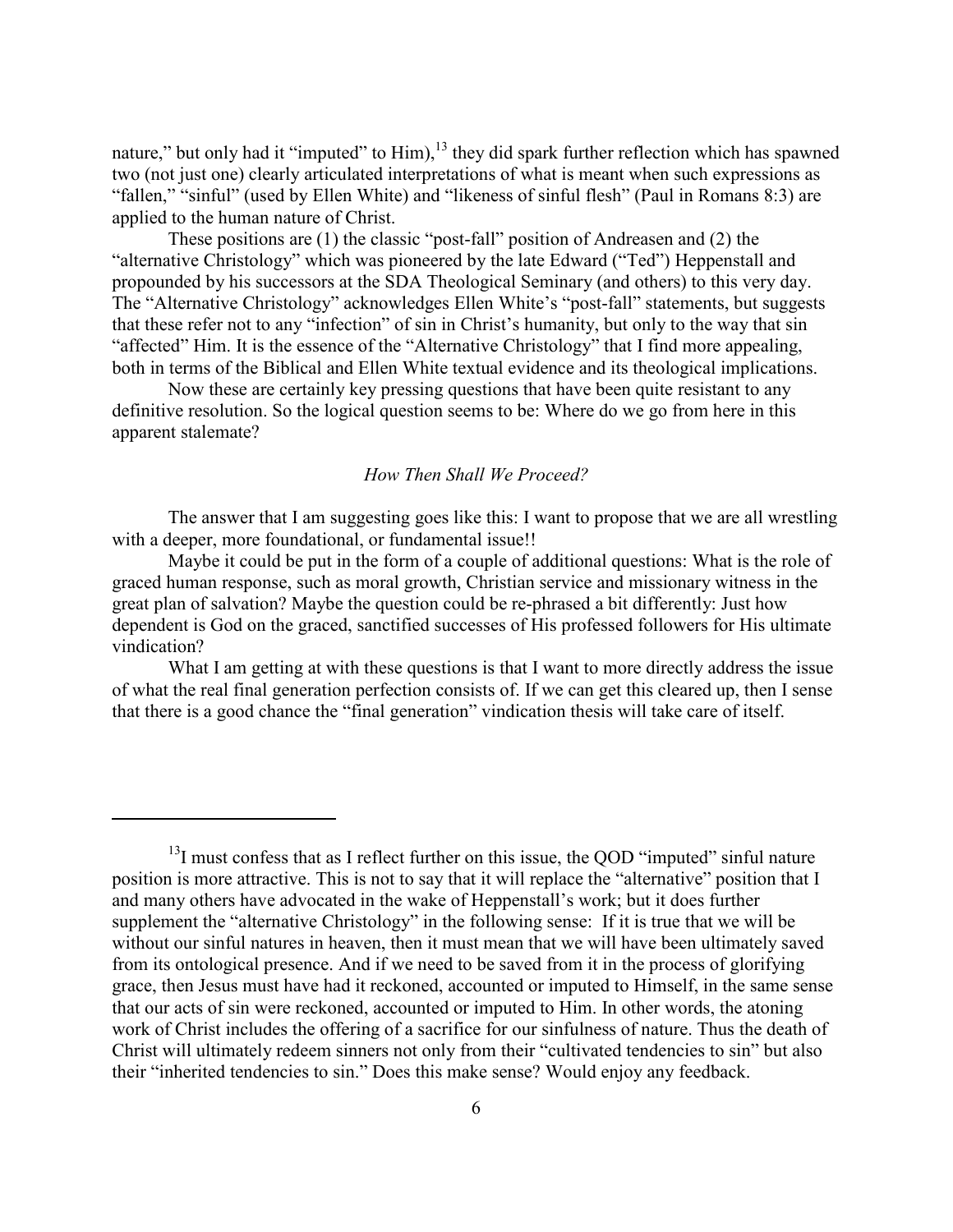## The Core Thesis of the Heart of the Issue

 My core thesis goes like this: The key theological contribution of QOD was to propel Seventh-day Adventism onto a track which demanded further clarification of its Christology and its theology of Atonement and Soteriology. Furthermore, this track of clarification should continue to unfold in such a way that we would be led to re-affirm the experience of justifying grace as the foundation for all experience of salvation (especially the experience of sanctification, perfection and glorification).

And it is in this nexus of salvation issues where the heart of the issue resides: all righteousness produced by converted Christians this side of glorification (in co-operation with the Holy Spirit) must be forensically justified by the merits of Christ, Who, is constantly interceding as their High Priestly "Substitute and Surety."

 Having laid down my thesis, I am obligated to lay out its practical implications and to invite a response from the two Adventist groups that seem be the most vitally concerned parties in the this long-running controversy--- the final generation perfectionists and the forensic justification only advocates. Hopefully they will receive my invitation as a graced challenge.

#### Preliminary Questions to the Final Generation Perfectionists

 Please ponder the following questions and reflections: I urge that these interpreters of Ellen White and the Bible come forth and be very specific in what they mean when they say that there must be some final generation of saints who are obligated to vindicate God before He can gain a final victory over the Devil in the Great Controversy. I know that you affirm that Jesus is still sustaining these beleaguered saints with sanctifying grace to keep them from acts of sin. But does your position mean to suggest that there will be a time before glorification (at the second Coming) when they will no longer need the forensic merits of Jesus's intercession to make up for the "remnants" of their sinfulness (and let's be very careful how we define the word "sinfulness")? Will there be a moment when the tried and true saints of the "one hundred and forty-four thousand" multitude will be reduced to looking to what Jesus has placed within their hearts, but not to Jesus' ministry for any lingering "deficiencies"? Just for clarity's sake, permit me to re-phrase the question: Does your position mean that they are not to look to what Jesus is right then and there doing for them to continue to declare them righteous for His own sake– though their loyalty in forsaking known sin is beyond question? That is my challenge to the perfectionistic wing of Adventism.

## Preliminary Questions to the Forensic Justification Advocates

 Do you mean to suggest or imply that forensic justification by faith alone is abstracted or isolated from regeneration by faith? Can a person be justified by a faith that is pure mental assent alone? Do you really want to forsake Luther and Calvin (especially Calvin's very finely tuned soteriology) in their profoundly relational views of forensic justification? Are you aware that for these two Magisterial giants, justification was a legal, or forensic accomplishment that is only one of three important acts that are done by Christ and the Spirit when we are mystically united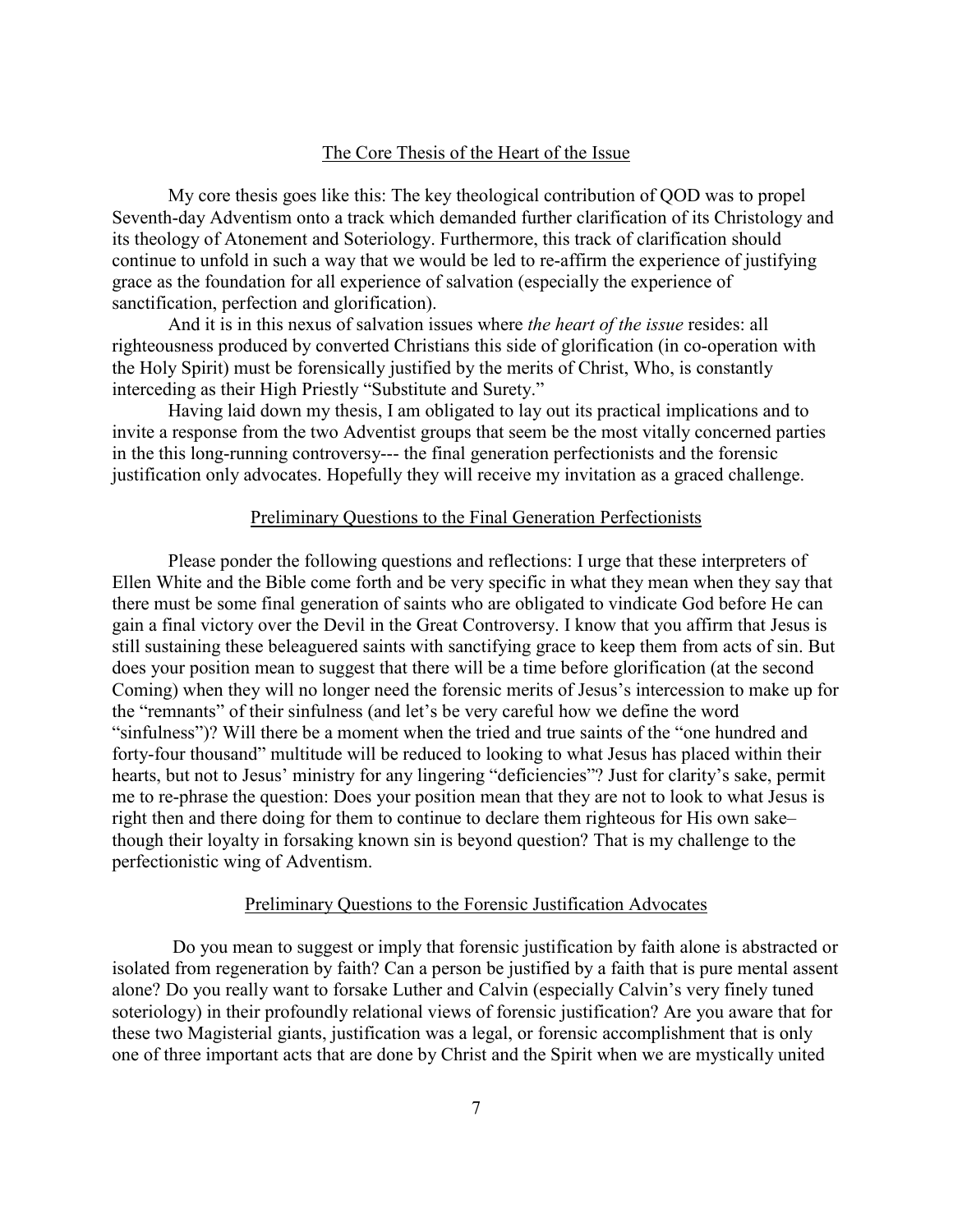to Christ by faith?

 Is it not true that they held that when believers receive Christ they receive Him as the (1) One who forgives past sins, (2) declares penitent sinners as right then and there perfect for Christ's sake and that (3) He continues to provide them the benefits of the on-going regenerative work of the Holy Spirit which proceeds to sow the very character and love of Christ into the fabric of their characters? Do you really want to forsake these precious insights of both Luther and Calvin (which Hans LaRondelle has elegantly and comprehensively described as "effective forensic justification"). $^{14}$ 

 Do you want to continue to work under the false assumptions of the Lutheran "Formula of Concord" (1580) which, long after the deaths of Luther and Calvin, decided to "restrict the gospel to a purely forensic justification doctrine" that was most likely created to "stress the contrast between Luther and Calvin (but especially Luther) and the 'Decree on Justification' of [the Council of] Trent  $(1547)$ ."?<sup>15</sup>

I strongly urge that there is a third and more satisfying alternative!

## The "Effective Forensic Justification" Alternative

 I would like to lay down a simple thesis and a challenge: the true sixteenth century Protestant Reformation and the true eighteenth century Wesleyan/Arminian doctrine of justification are best distilled in this pregnant expression-- "effective forensic justification." Furthermore, when it is applied in all of its powerful implications, it will call for serious reconsideration of the emphases of both the perfectionistic "final generation" followers of Andreasen and the proclaimers of an abstracted, sterile view of forensic justification. The latter group includes many so-called Gospel-oriented Seventh-day Adventists who have worked in the wake of Desmond Ford and his tragic appropriation of the Post-Reformation Scholastic Protestantism of Melanchthon (the leading Lutheran scholastic) and the Calvinistic-Reformed Scholastic thinkers such as Theodore Beza of Geneva, Vermigli, Zanchi, and Ursinus.<sup>16</sup>

 $15$ Ibid., p. 126.

-

<sup>16</sup>See the excellent review of Protestant Scholasticism in Justo L. Gonzalez, A History of Christian Thought: From the Protestant Reformation to the Twentieth Century, Revised Edition,

<sup>&</sup>lt;sup>14</sup>This terminology has been invoked or coined by LaRondelle in his outstanding, even "classic" presentation made to the conferees of the Lutheran World Federation during the bilateral "conversations between Lutherans and Seventh-day Adventists in the years 1994-1998." LaRondelle's paper is entitled "The Seventh-day Adventist View of the Relationship of Justification-Sanctification-the Final Judgment" and has been published in Lutherans and Adventists in Conversation: Report and Papers Presented 1994 - 1998 (Silver Spring, MD USA: General Conference of Seventh-day Adventists and Geneva, Switzerland: The Lutheran World Federation, 2000), p. 123 ff. This little known publication merits wider distribution. Copies are available from the Department of Public Affairs and Religious Liberty of the General Conference of Seventh-day Adventists.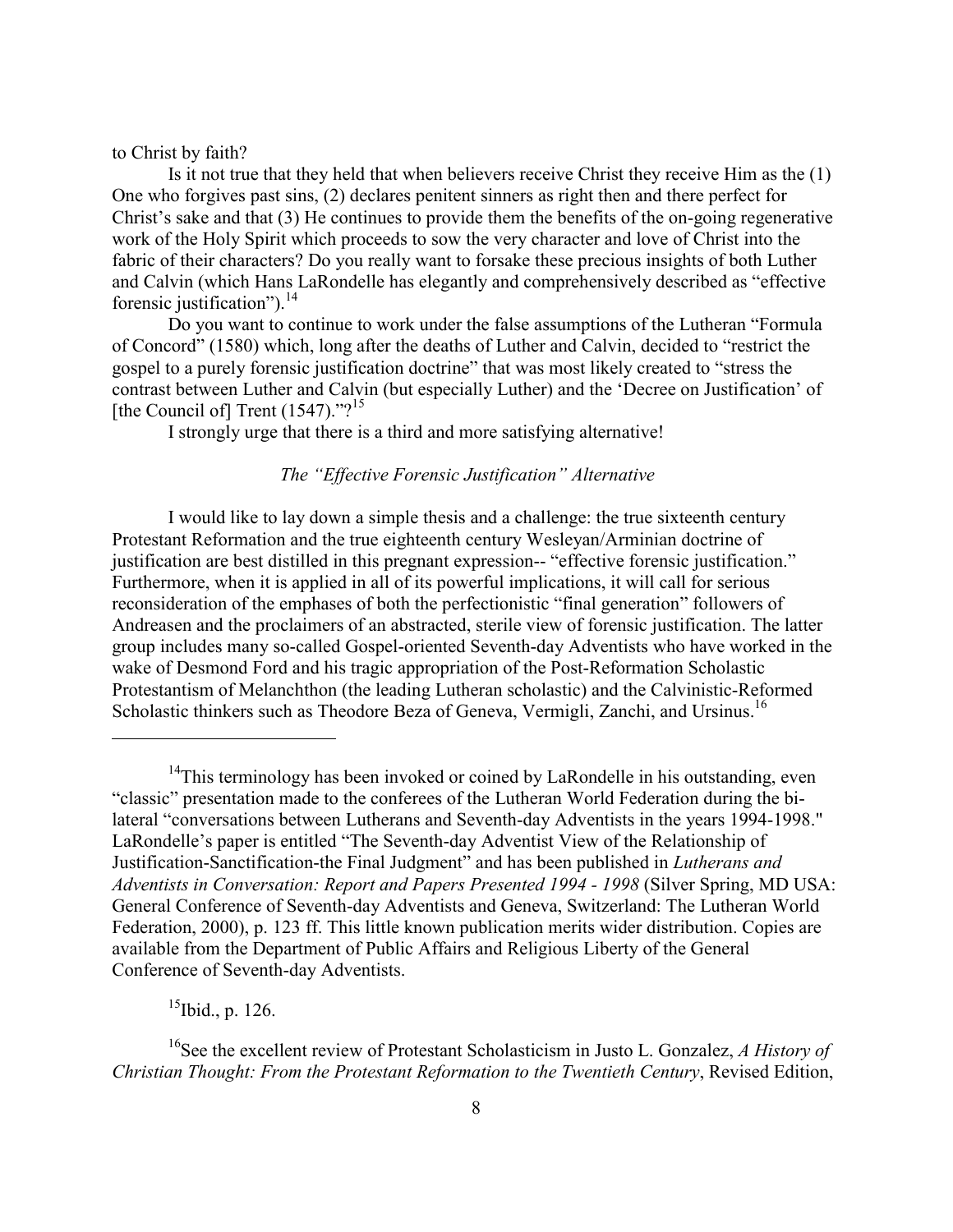I simply want to earnestly urge both groups, who are intent on being genuine Seventhday Adventists, to give up their sincere, but mis-guided theologies. There is a much better alternative–and that is the more relational soteriology of the Bible and Ellen G. White.

 I will reach out further to the forensic accented Gospel Adventists later in this paper. But I want to first reach out to the perfectionistic "final Generation" wing of Adventism with some more elaborated questions and challenges.

## The Appeal and Challenge to the Perfectionistic Advocates

 The key issues that perfectionistic Adventists (who have drawn inspiration from M. L. Andreasen<sup>17</sup> and his admirers) need to confront are as follows:

 How does anyone co-ordinate a clear doctrine of justification by faith alone with the traditional perfectionistic emphasis? When any clear doctrine of justification by faith alone is taught, which goes beyond forgiveness for the sins of the past, pre-conversion life, these earnest advocates of full salvation from sin immediately begin to sniff the foul odors of antinomianism. And here lies the central problem that all parties need to squarely face: how does one avoid the extremes of "despair" and antinomianism.

 I would not want to ultimately settle this issue on the basis of Ellen White, but since she is so often cited by the perfectionistic partisans of Andreasen (who himself used her liberally to justify<sup>18</sup> his theology), I would like to present some cautions and positive insights that she has left for our edification–theologically and practically.

## Key Forensic Justification Evidence

 Essentially, there are four key pieces of evidence in her writings which raise caution signs and offer hopeful insights for the persons who advocate the strong perfection emphases.

 The First set of evidential statements is explicit: Selected Message, Book One, pp. 176 ff. Here Ellen White directly warns against teachings by persons who "will take passages in the Testimonies that speak of the close of probation, of the shaking among God's people" and "talk of a coming out from this people of a purer and holier people that will arise." Ellen White plainly rejects such emphases by saying that all such teaching "pleases the enemy."<sup>19</sup>

Vol III (Nashville: Abingdon Press, 1975), Chapters IX (pp. 248-265) and X (pp. 266-288) and Alister McGrath, Reformation Thought: An Introduction, Third Edition (Oxford, UK: Blackwell Publishers, 1999), pp. 119-131.

<sup>17</sup>The so-called Historics and the 1888 Study Committee constituents have all been most defensive for him.

 $18$ Maybe "sanctify" is a better word than "justify" in this context!

-

<sup>19</sup>Selected Messages, Book One, p. 179. It is not totally clear what "Brother K" (now clearly identified as Adventist evangelist E. R. Jones) was teaching, but it sure sounds quite similar to the teachings of the Final or Last Generation Theology that has been around since the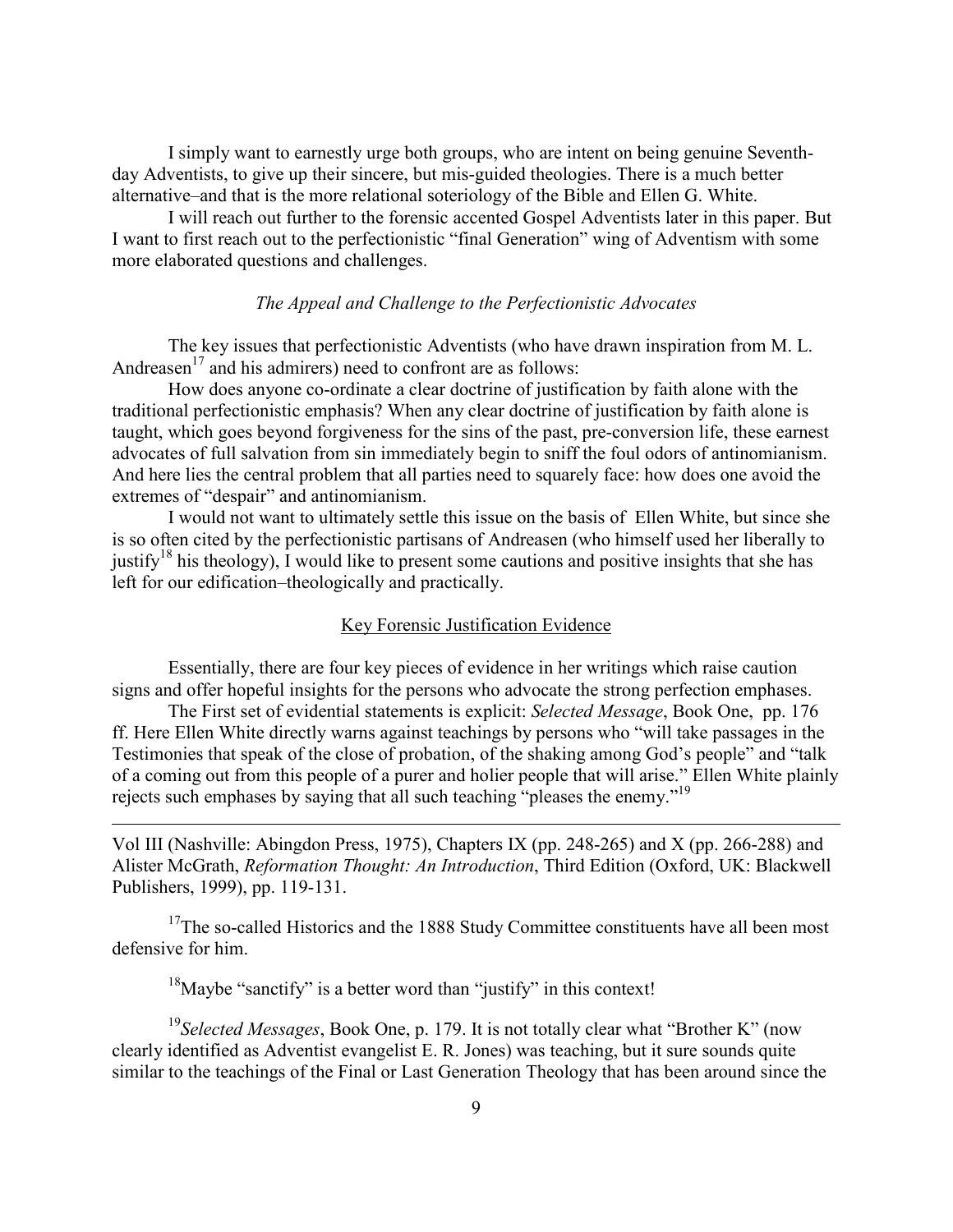The Second set involves the group of powerful statements which lay out the theme that the closer the believer comes to Jesus the clearer will be their spiritual perceptions and the more sinful they will appear in their own eyes (the best being Acts of the Apostles, 560 ff., Sanctifieed Life, p. 50 and The Signs of the Times, March 23, 1888).<sup>20</sup> This powerfully perceptive concept just screams out for an understanding of objective justification to cover the defects of these earnest, but still imperfect followers of Christ!

 The Third set includes her wonderful array of statements which clearly and positively teach that converted Christians are "reckoned," or "accounted" as righteous and such a reckoning also includes their post-conversion character development which needs the constant reckoning of Christ to legally declare them to be something which in actual fact (at least in some sense of the word sinful) they are not (and here some of the best are Selected Message, Book One, pp. 367 and 389 ff. [the latter is a section entitled "Justified by Faith"]).

 The Fourth, and final exhibit includes those statements which I have called her "mitigating" or safety net statements: the key one is that Jesus is constantly making up for our "unavoidable deficiencies" (key reference here is Selected Messages, Book Three, pp. 195-197; see my *Ellen White on Salvation* [Hagerstown, MD: Review and Herald, Publishing Association, 1995], pp. 99 ff.).<sup>21</sup>

## Perfectionistic Reservations Regarding Forensic Justification

 Yet when these themes are highlighted and given particular emphasis, the perfectionistic advocates start to get very nervous and begin to cry "'New Theology,' 'Fordism,' cheap grace, presumption, and you are making of non-effect the holy law of God." I would like to forthrightly address these earnest and sincere concerns. Let's try to think about this situation as clearly as we can.

#### Suggested Resolution of the Perfectionisitic Reservations

 First of all, let's once more remind ourselves that the key point of the sanctified life which is in question in this long-running disagreement is the period of dynamic growth in grace that comes in the blessed aftermath of conversion and the initial experience of justifying grace. This latter experience, which will always be an indispensable accompaniment of conversion, includes Christ's covering, or forgiveness for the sins of the past, non-Christian life of sin. Secondly, let's also realistically acknowledge the truth that the experience of conversion does not bestow instantaneous, sinless sanctification on any believer. Why this is true we need not worry about at this juncture.

late nineteenth and early twentieth centuries and that formed the heart of Andreasen's atonement theology.

 $20$ See Appendix C below for fuller quotations of these statements.

 $\overline{a}$ 

<sup>21</sup>See Appendix D below for the text of these statements and many more that speak in a similar vein.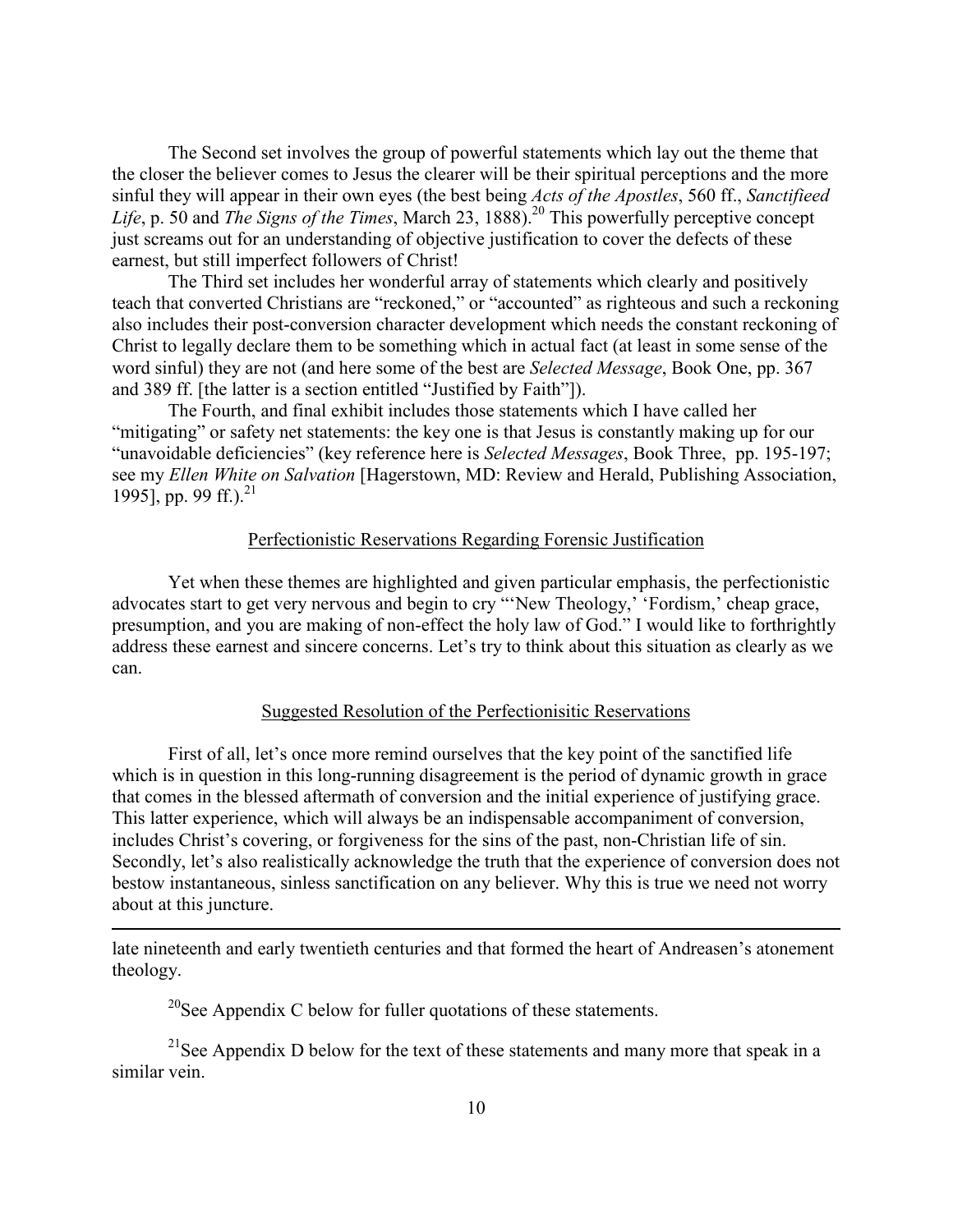What simply needs to be admitted is that this fact is absolutely true—conversion or initial regeneration does not bestow instantaneous sanctification or character sinlessness on the newly minted believer. In fact, such sanctification will only be instantaneously bestowed sometime in the future (and let's not fuss about whether it is at the close of probation or at glorification at this juncture). Let's just admit that it will be the normal experience of the true believers to always be in some sense—imperfect!

 Now I immediately want to hasten to say that such imperfection will not include willful, pre-meditated thoughts and actions of sin or the habit of excusing any type of sin. These imperfections will mainly consist of the "unavoidable deficiencies" of constantly growing Christians who are also deepening in their attitudes of penitence as they come nearer and still nearer to Jesus.

 So what are we to make of this situation? How can such ones have the assurance, in their less than absolute perfection, that they will not be cast off and forsaken by the judgments of a Holy God?

 Now I think that all will admit, if we are truly honest with ourselves and with God, that we have often been and are presently in need of the justifying merits of Christ. Permit me to ask you this question, but please do not answer in the affirmative: "Would any of you want a public record of your conscious thoughts, motives, actions and words for the last forty-eight hours to be read out to the world? The only reason I raise this question is to simply point out the need that we all have, at least from time to time, to be forgiven for some recent sins. Does anyone here want to say that such is not available to the penitent sinner? I hope not.

 If we are all on the same page thus far, then let's now proceed to apply this in a very practical way: what is the difference between a concept that there is constantly available justifying grace for penitent saints (who have messed up) when they consciously repent of and confess their known sins and believers who are constantly living in a state of imperfection and who are in constant need of Jesus to moment by moment reckon them to be his faithful children, despite their "unavoidable deficiencies"?

 Most certainly many perfectionistic Adventists are comfortable with the first option, but not the second. But I press the issue: Is the second option any more open to abusive presumption than the first option? I think that if we will all be honest with ourselves, to one another, and to God, we will be able to emit an humble "No!" to this question. Both options can be abused by attitudes of presumption on the grace of Christ.

 What will obviously be the case of those who experience that peace that comes from the knowledge that Jesus is moment by moment making up for their immature failures is that they will quite consistently be coming to consciousness of sins that will effect specific penitence and confession for specific sins. And thus their daily meat and drink will be Spirit induced sorrow for sin and the deepest and most heart-felt renunciation of those sinful acts and attitudes that lead to the crucifying "again for themselves the Son of God," and putting "Him to an open shame" (Hebrews 6:6 NJKV). But does anyone here want to argue that the grace of Christ will be able to give us perfect insight into all of our motives so that we can be totally sinless in all of our actions, thoughts, and reasons for doing what we do? If you do, I would guess that you have a quite superficial view of your personal depravity and the infinite demands of Christ's just and righteous requirements.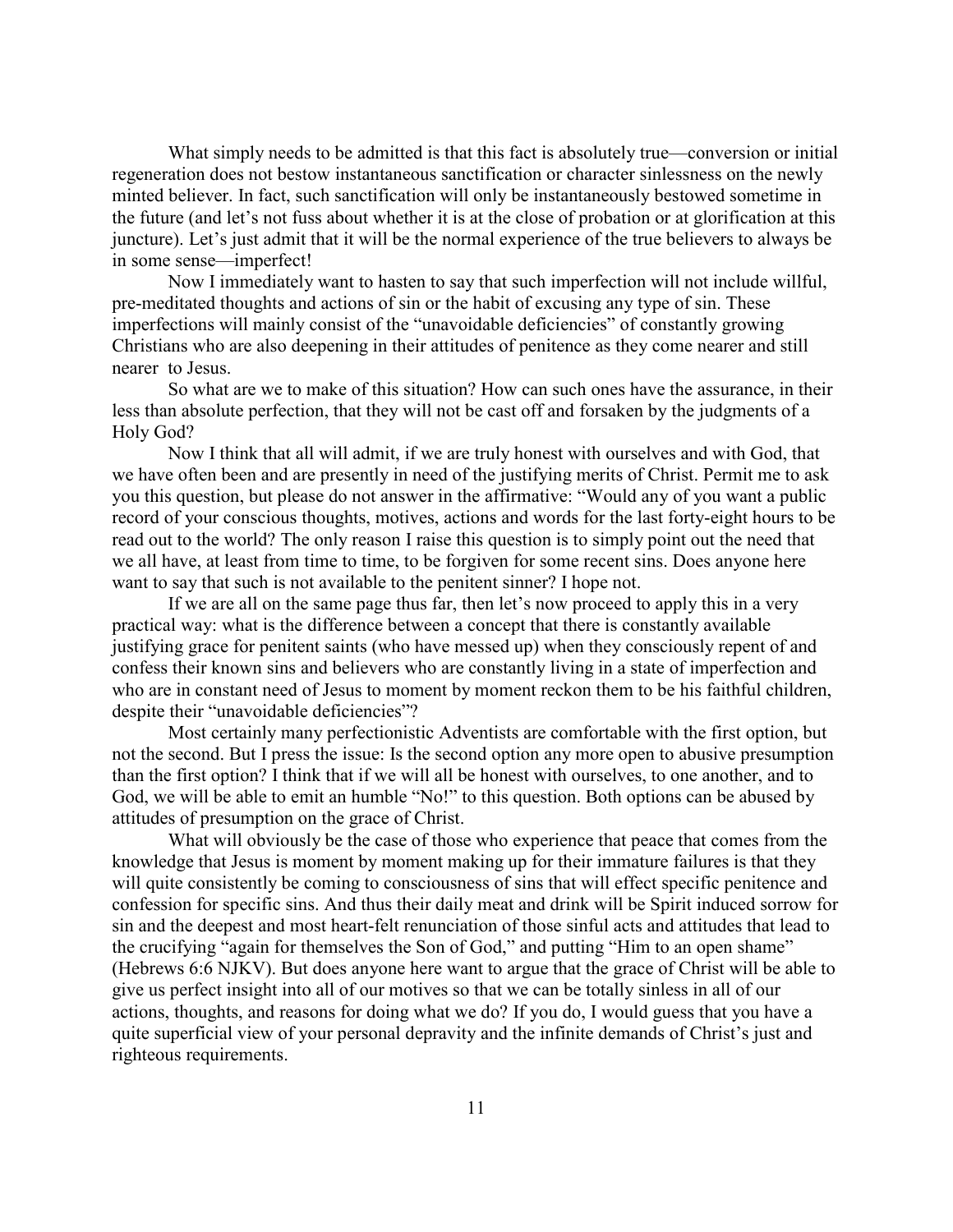What I think we all need to militate against is an attitude of presumption and its deadly kissing cousin–an attitude of excuse for any sin. But justification by faith which covers the known sins of the penitent can be just as presumptuously abused as the idea that justification which also provides a legal bridge that will sustain the unwittingly failing and imperfect believer in their pilgrimage to perfection and glorification at the last trump. Everything turns on the sanctified attitude of the justified true believer!!

 Thus I would conclude that this fuller, richer view of justifying grace will engender a more assured, joyous, humble version of the genuine experience of sanctification. And far from engendering presumptuous attitudes, it will be the only avenue to a healthy, growing consciousness of the enormity of sin, the infinity of the Divine mercy for pardon and the power of the grace that brings real victory over besetting sins ("cultivated" and "inherited"). I do not want to sacrifice one bit of the high and holy optimism found in the biblical and EGW vision for character perfection—this side of the close of probation, the other side of the close of probation, and up to and beyond the experience of glorification.

 Yes, "higher than the highest human thought can reach is God's ideal for his children." But high as it might be, there is still a difference between what Ellen White calls "our sphere" and "God's sphere" when it comes to genuine Gospel holiness in both the period before glorification and in eternity after the coming of the Lord. But do we really want to say that we will be meritoriously saved by perfect insight into our sinful motives and perfect performance of God's latest revelations of duty?

 Without the constant intercession of Jesus for our "unavoidable deficiencies," I fear that the alternatives will only be (a) deadly despair for the utterly conscientious, sincere saints or (b)presumption for those who think they are much better than they really are. The former drift to despair is the normal experience of the sensitive, highly ethical person who does not know the comprehensiveness of justifying grace. Their temptation is to commit spiritual suicide (and sometimes literal suicide). The latter is the consistent experience of those who possess a superficial understanding of sin and the infinity of God's righteous demands. Their tragic lot is Pharisaism and its pernicious fruit of a subtle legalism that always has to lower the bar of God's just demands so that there can be some superficial and outward manifestation of law conformity. For the Pharisee, if the basket in basketball was seven feet high, they can possibly convince themselves that they are very good players. But we all know that such is not the case. The basket is still ten feet tall and that means that we are all in desperate need of sports grace to make up for the numerous "unavoidable deficiencies" of our smallness and poor shooting hands.

Some Help From "Father" Wesley and His Holiness Children

 The Adventist struggles with how to incorporate these insights into a balanced soteriology are nothing new to the dilemmas of the longer Holiness tradition. Wesley had to struggle with the very same challenges, even for his perfected holiness champions. A few observations will prove helpful, drawing on the Wesleyan experience and some insightful critiques which it has received. After all, Wesley is the father of almost all modern Evangelical holiness emphases, including the emphases that have emanated from the very sanctification emphasizing Ellen G. White who was deeply influenced by Wesley and the American Wesleyan Tradition.

Wesley did preach a doctrine of instantaneous sanctification. Yet, even Wesley taught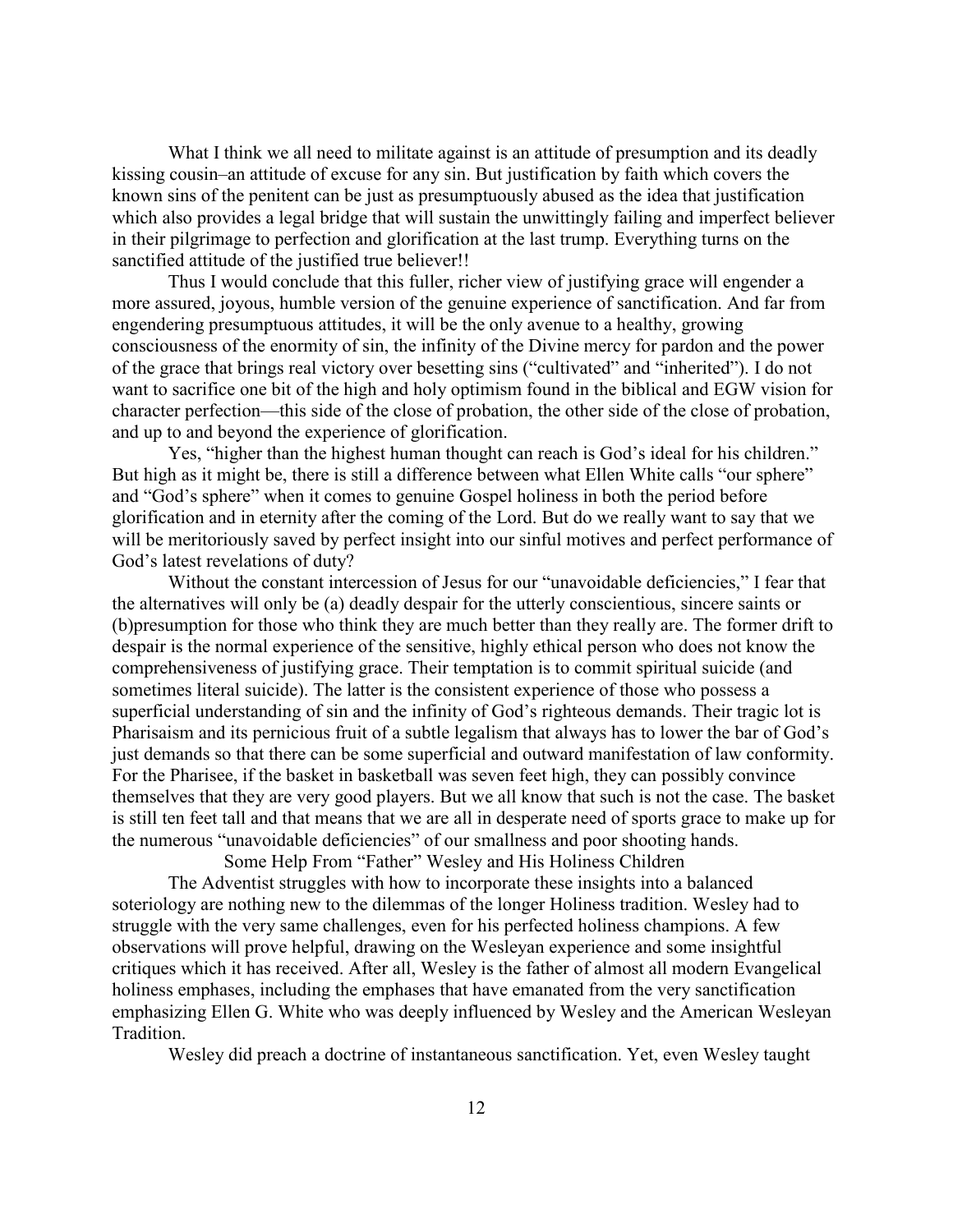that there was the need for some qualification of the absoluteness of such perfection. He never used the word "sinless perfection" and developed an interesting doctrine called "second or final justification" to make up for what he termed the "sins improper" of the perfected saints of his movement. In other words, he made an interesting distinction between an "improper sin" and a "proper sin." For Wesley this was essentially the difference between sins of willful premeditation and sins of ignorance and so forth. Thus the perfected ones were those who had come to the place where they no longer featured sins of willful premeditation.

 Now in some respects, this is a practical, Biblical distinction (see Hebrews 10: 26) which many Christians have used to make a helpful point—sins of willful presumption are much more deadening in their spiritual effects on the transgressor than are sins of ignorance, the actions which are unintentionally blundered into. Yet Wesley's distinctions have come in for some just criticism.

 First of all, we know that his doctrine of instantaneous perfection did engender much fanaticism in the wake of his own personal ministry and in subsequent eras of the Wesleyan tradition. So it is little wonder that the vast majority of modern, contemporary Wesleyan/Holiness scholars have laid aside the gist of Wesley's sinless, instantaneous work of perfecting grace. And experience has taught us that there are some very trenchant reasons why such a view is inherently open to fanaticism. This subtly deceptive dynamic involves an unhealthy pre-occupation with one's moral development. The most trenchant critique of this latter concept has been given by twentieth century Methodist scholar, R. Newton Flew.<sup>22</sup>

 Regarding the pitfalls of the idea which defines perfection as mainly the absence of known sins, Flew suggests that if freedom from known transgression is the main objective of sanctification, then perfection will depend on our "own insight into" our motives, previous moral development, and "knowledge" of ourselves. All this is very shaky ground for claiming perfection, and Flew's comments are powerfully insightful:

 "Many otherwise good people are unconscious of their own selfishness. The quarrelsome man genuinely thinks that everyone is unreasonable but himself. The revengeful man believes that he is animated only by proper self-respect.

 "These considerations which hold good even of the commoner vices, the more flagrant sins, are true of the subtler and more deadly sins of the spirit. Pride in all its forms, vanity, egotism, spiritual complacency, a self-centered religion, the pharisaism which is goodness, and yet is false goodness–all these forms of moral evil are most likely to appear in those whose lives are disciplined and virtuous."<sup>23</sup> Words well worth pondering by every SDA advocate of final

<sup>23</sup>R. Newton Flew, *The Idea of Perfection* (London: Oxford University Press, 1934), p.

333.

-

 $22$ Ironically enough, R. Newton Flew is the father of the famed militant English atheistic philosopher Anthony Flew. Although Anthony Flew has recently admitted to a limited form of belief in a transcendent entity that could be called "God" (under the deep influence of the arguments of contemporary Christian philosophers and the design movement), he is not a professing Christian. At most, he could best be characterized as a reduced philosophical deist.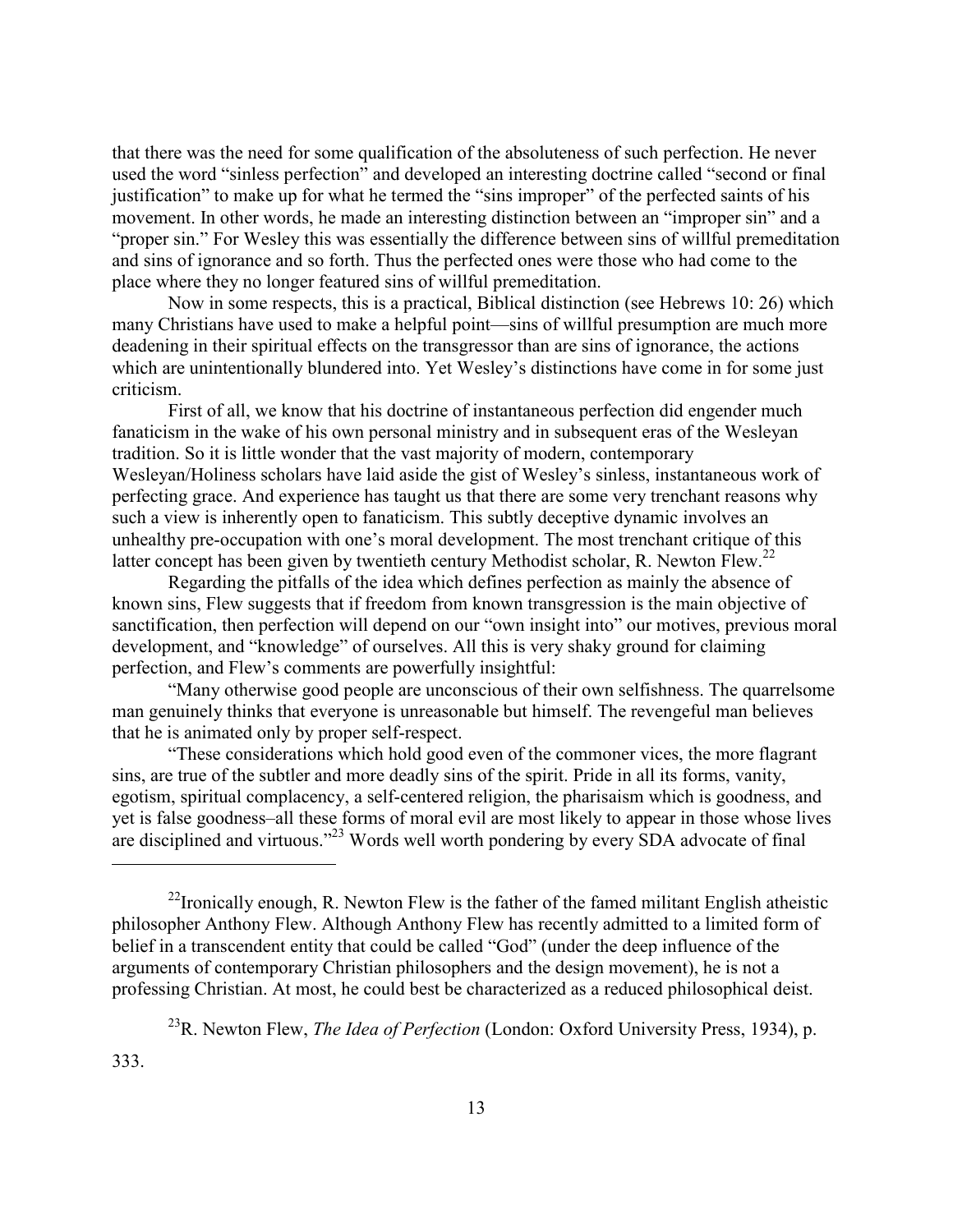generation perfection.

 The Appeal and Challenge to the Forensic Justification Gospel Advocates For the Gospel Adventists who advocate some version of Protestant "Scholasticism's" abstracted forensic justification, I ask you this question: How do you fit regeneration and its inevitable fruits of sanctifying grace through the gift of the Spirit into your soteriology without falling over into some sort of "once saved, always saved" cheap grace antinomianism? How do you explain Paul's statement that "the doers of the law shall be justified" (Romans 2:13)? Why are you so optimistic about legal factors, but so suspicious of the warm, relational workings of the mighty transforming power of Christ through the "office work" of the Holy Spirit? Have you not in fact come to the very borders of a practical antinomianism in your rush to almost totally focus on the issue of assurance?

Why can't you affirm that the experience of graced transformation is just as essential to a genuine experience of conversion as forgiveness and new legal standing in the grace of Jesus who is both our "Substitute and Surety"? I would urge that there is a wonderful Gospel blessing in growing in grace. It, among other blessings, grants us the grace of clearer discernment of the enormity of sin and the infinity of the mercy of God. And here is where the blessed experience of sanctifying and perfecting grace helps the growing believer to avoid the boomerang effect of blindness to the enormity of sin. The most familiar biblical metaphor is the one of hardening or being calloused to the awfulness of sin and being jaded regarding the true riches that we have in God's blessed mercy.

#### Genuine Christian Perfection

 Now when the implications of the absolute necessity of "effective forensic justification" come home to us in all of their balance and blessedness, can we not then affirm that this is the kind of "perfect saint" that God is longing for? Furthermore, a lost world is waiting to behold such a winsome witnesse to the power of the Gospel? What follows is an Ellen White and Bible inspired verbal vision of what the "final generation" should look like: Humble before God due to their sinfulness, responsive to the offers of God's mercy, showing this mercy in their own dealings with others, fully embracing the possibilities of deeply satisfying victories over known sin, never manifesting any excuse for sin, and equipped for the most enriching lives of loving service and uplift. Is there not a balanced vision in these concepts that will take us all the way to glorification?

 Now permit me to close with some reflections on the status of the sealed saints at and after the time of the close of probation. The sinless perfection advocates might have a point, but what will that matter? All we can really do is to take care of the present providential moments of today. Ellen White has plenty to say about the terrors of the "Time of Trouble," but she also has some good counsel that we are not to create, or make a time of trouble before it happens. I am suggesting that if we are responsive to the leadings of God's grace each step of the way and have learned to step off the back porch, when the time comes to go "sky-diving" or "bungy-jumping" for the Lord there will be grace sufficient to land us on the far shore. But all of this will be the glorious fruit of constantly looking to Jesus in responsive habits of trusting faith. But does God really need this spiritual bungy-jumping to get Himself off the hook of the charges of the Devil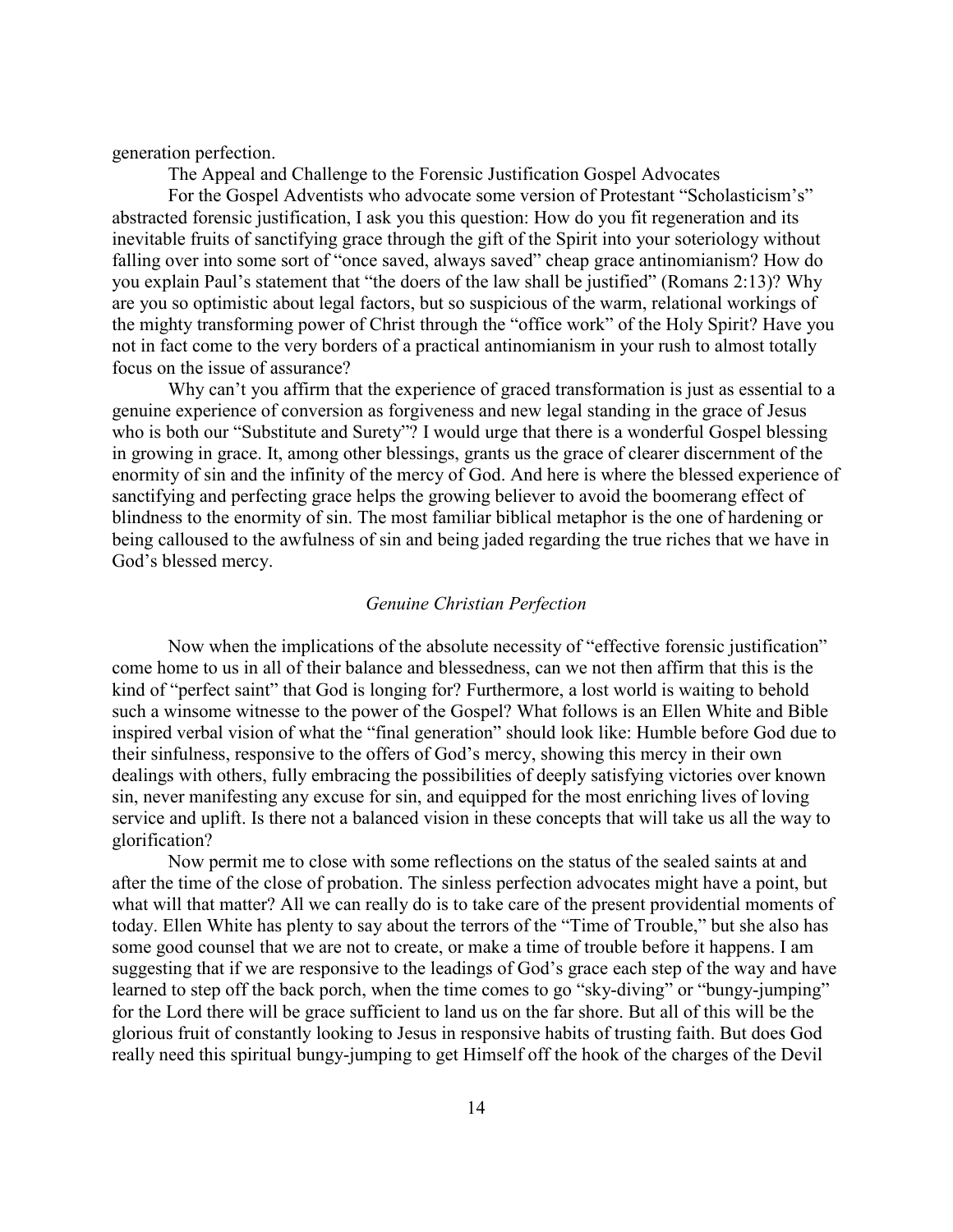in the finale of the Great Controversy? I think not. But I sure want to be responsively ready if the perfectionists are right. I just think Jesus will be there making up for my "unavoidable deficiencies." Let's just not presume on it, but keep leaning on Him daily for both justifying and sanctifying grace.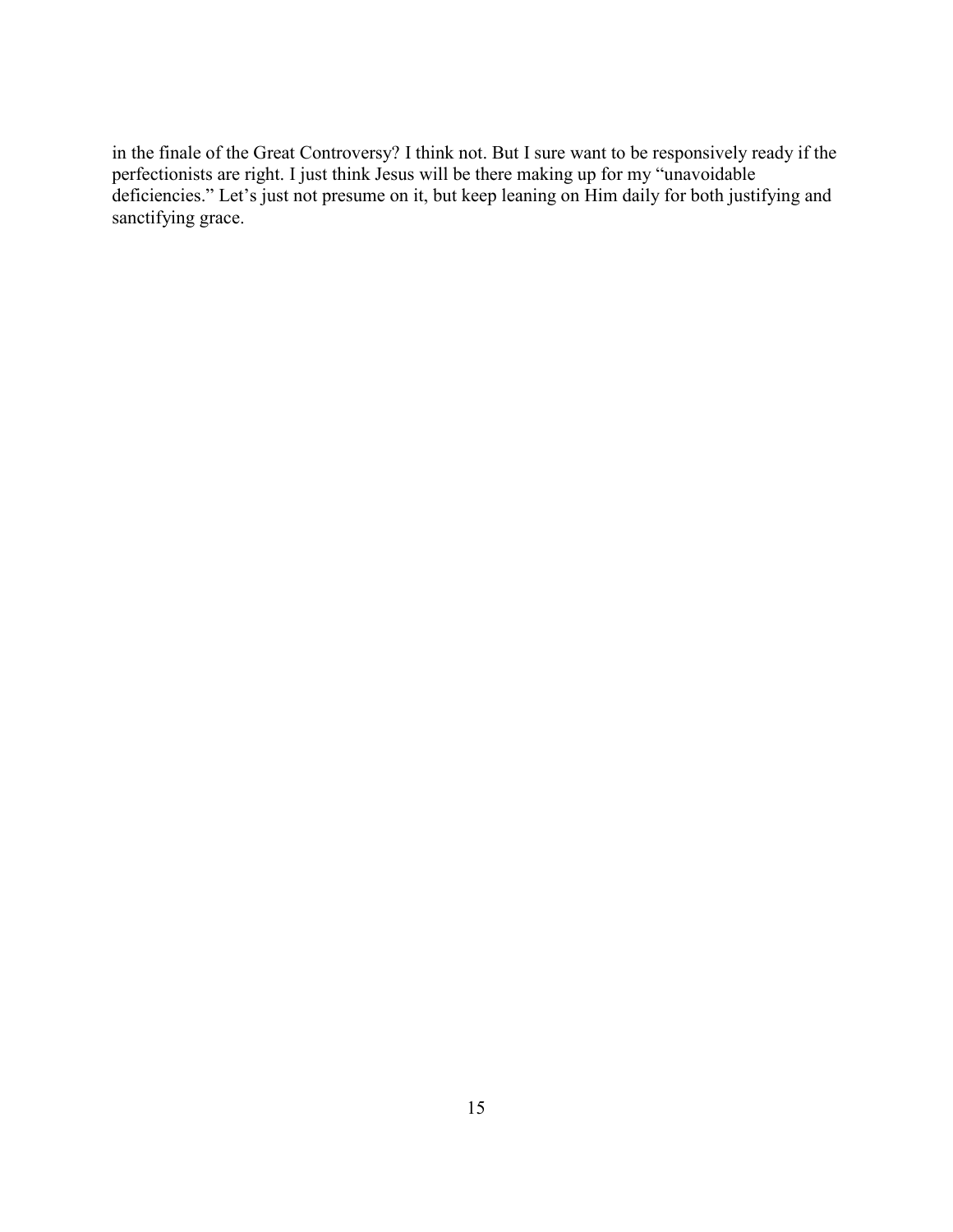## Appendix A

## Julius Nam Blog Q&A

Nam: You're participating in the upcoming  $50<sup>th</sup>$  anniversary conference on "Questions on Doctrine" in October at Andrews University. What do you see as the significance of this conference? What do you expect to come out of this conference?

Whidden: QOD was a most controversial and important publication in the history of SDA theological development. The authors of this book are certainly worthy of criticism on a number of counts. But I think we all need to pause, catch our collective theological breath, and seek answers to the following question: after you get through castigating them for their mistakes in dealing with the fundamentalistic evangelicals and M. L. Andreasen, what is it that we can say they got right? Here is what I would say: they got it very right when it comes to the atonement and its implications for Andreasen's final generation perfectionism. Andreasen was simply wrong and the QOD authors had the better part of the argument on the Atonement, from both the Bible and Ellen White perspectives. The other key issue raised by QOD was the humanity of Christ. Now the QOD authors did not get this doctrine totally right and were not totally forthcoming with their fundamentalistic inquisitors regarding what their Seventh-day Adventist predecessors and Ellen White taught on the subject (though what the predecessors and EGW taught were not necessarily identical). Yet, the QOD authors were headed in the right direction! In my estimation, Andreasen was also wrong on this issue (both in his theology and his spirit of bitter opposition to the QOD authors). And once again, what undergirded his defective views on the humanity of Christ was a defective view of the nature of sin. And here lies the great divide between what you call a "big chunk of mainstream conservative" Adventists (especially the majority of Scholars in our institutions of higher learning the world over, the Adventist Theological Society, and the BRI) and the so-called conservative "historics" and "1888 Study Committee" Seventh-day Adventists. If we can reach a consensus on these two issues, then the controversies spawned by the publication of QOD will not have been in vain. Now as to what I am expecting to come out of the conference? Most of all I am very desirous that all of us who are presenters, respondents, and panelists (and interested attenders) will just breathe the sweet spirit of Jesus and eschew a spirit of pharisaism. I pray that we will be forthright, but kind in the advocacy of our varying viewpoints. Let's seek every ground of agreement that we can find, freely acknowledge our basic presuppositions and pray that we will be humble enough to yield a dearly held position if the weight of Biblical and Ellen White testimony and theological consistency demand such a yielding. More than anything else, I feel that if we can get our spirits under the control of the Holy Spirit, the Spirit of Truth as it is in Jesus can shine forth. I just pray that we will not have a repeat of the spirit of Minneapolis and the terrible spirit of bitterness against the authors of QOD.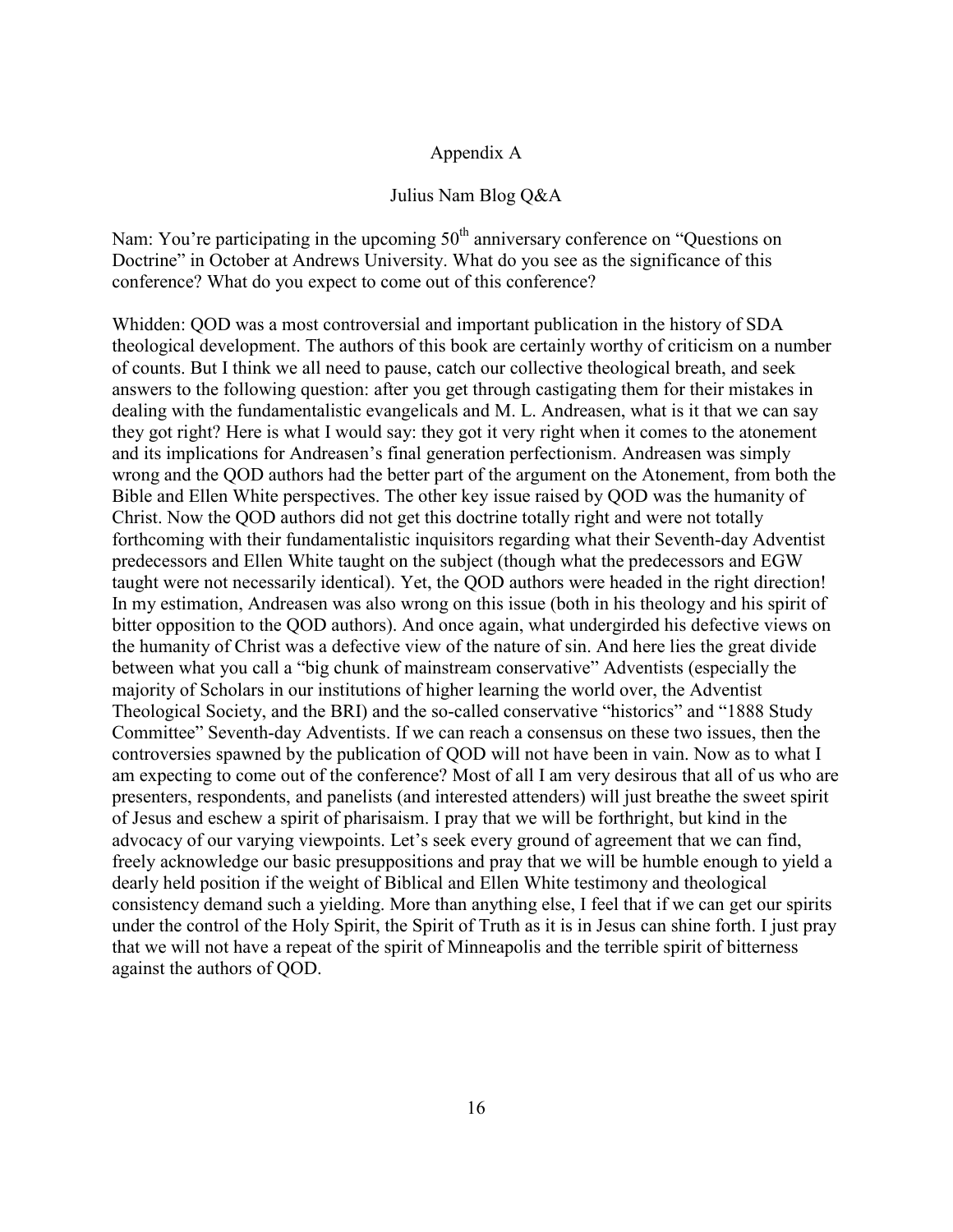#### Appendix B

# Defining Too "Minutely the Fine Points of Distinction Between Justification and Sanctification"

 This is the Ellen White statement that Many perfectionists like to site in support of their attempts to practically conflate justification and sanctification: "Many commit the error of trying to define minutely the fine points of distinction between justification and sanctification" (MS 21, Feb. 27, 1891:1888 Materials, p. 897). Does anyone who cites this Ellen White statement which says that we must be careful not to define minutely the fine points of distinction between justification and sanctification" really want to say that we cannot make some of the large and abundantly clear distinctions that she made? Does anyone want to say that such a statement gives anyone the right to say that justification and sanctification must be so conflated that the people of God in the last day must develop a perfect, personal righteousness that is as radical, complete and as meritorious as that of Christ? Is it not better to stick with such clear statements as RH, Sept. 3, 1901, which plainly says that "Righteousness without a blemish can be obtained only through the imputed righteousness of Christ" when she is referring to "Perfect Obedience to His law" and such perfection is further defined with the sentence in the same statement that "God will not accept a willfully imperfect service." The very powerful implication is that the key issue in perfection is coming to the place where willfully imperfect service is no long an option.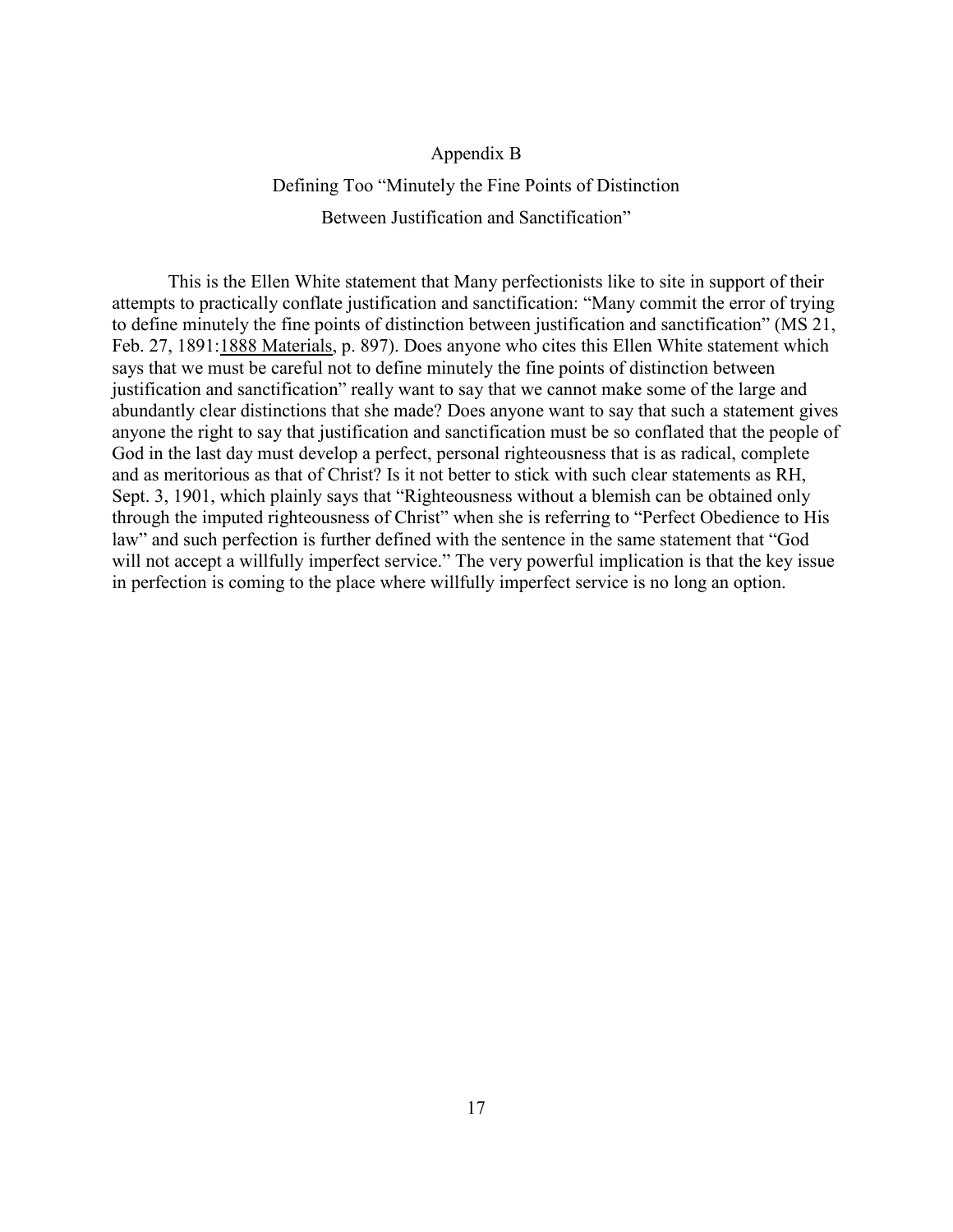## Appendix C

Ellen White' s Statements Warning About Claims to "Have Fully Attained"

From The Acts of the Apostles, pp. 560, 561: "Sanctification is not the work of a moment, an hour, a day, but of a lifetime. It is not gained by a happy flight of feeling, but is the result of constantly dying to sin, and constantly living for Christ. Wrongs cannot be righted nor reformations wrought in the character by feeble, intermittent efforts. It is only by long, persevering effort, sore discipline, and stern conflict, that we shall overcome. We know not one day how strong will be our conflict the next. So long as Satan reigns, we shall have self to subdue, besetting sins to overcome; so long as life shall last, there shall be no stopping place, no point which we can reach and say, I have fully attained. Sanctification is the result of lifelong obedience.

 "None of the apostles and prophets ever claimed to be without sin. Men who have lived the nearest to God, men who would sacrifice life itself rather than knowingly commit one wrong act, men whom God has honored with divine light and power, have confessed the sinfulness of their nature. They have put no confidence in the flesh, have claimed no righteousness of their own, but have trusted wholly in the righteousness of Christ.

 "So will it be with all who behold Christ. The nearer we come to Jesus, and the more clearly we discern the purity of His character, the more clearly shall we see the exceeding sinfulness of sin, and the less shall we feel like exalting ourselves. There will be a continual reaching out of the soul after God, a continual, earnest, heartbreaking confession of sin, and humbling of the heart before Him. At every advance step in our Christian experience our repentance will deepen. We shall know that our sufficiency is in Christ alone and shall make the apostle's confession our own: 'I know that in me (that is, in my flesh,) dwelleth no good thing.' 'God forbid that I should glory, save in the cross of our Lord Jesus Christ, by whom the world is crucified unto me, and I unto the world.' Romans 7:18; Galatians 6:14."

From *The Sanctified Life*, pp. 7: There is in the religious world a theory of sanctification which is false in itself and dangerous in its influence. In many cases those who profess sanctification do not possess the genuine article. Their sanctification consists in talk and will worship. Those who are really seeking to perfect Christian character will never indulge the thought that they are sinless. Their lives may be irreproachable, the may be living representatives of the truth which they have accepted; but the more they discipline their minds to dwell upon the character of Christ, and the nearer they approach to His divine image, the more clearly will they discern its spotless perfection, and the more deeply will they feel their own defects."

The Signs of the Times, March 23, 1888 (Bound 2, Volume 14, No. 12), p. 199: "We cannot say, 'I am sinless,' till this vile body is changed and fashioned like unto his glorious body. But if we constantly seek to follow Jesus, the blessed hope is ours of standing before the throne of God without spot, or wrinkle, or any such thing; complete in Christ, robed in his righteousness and perfection."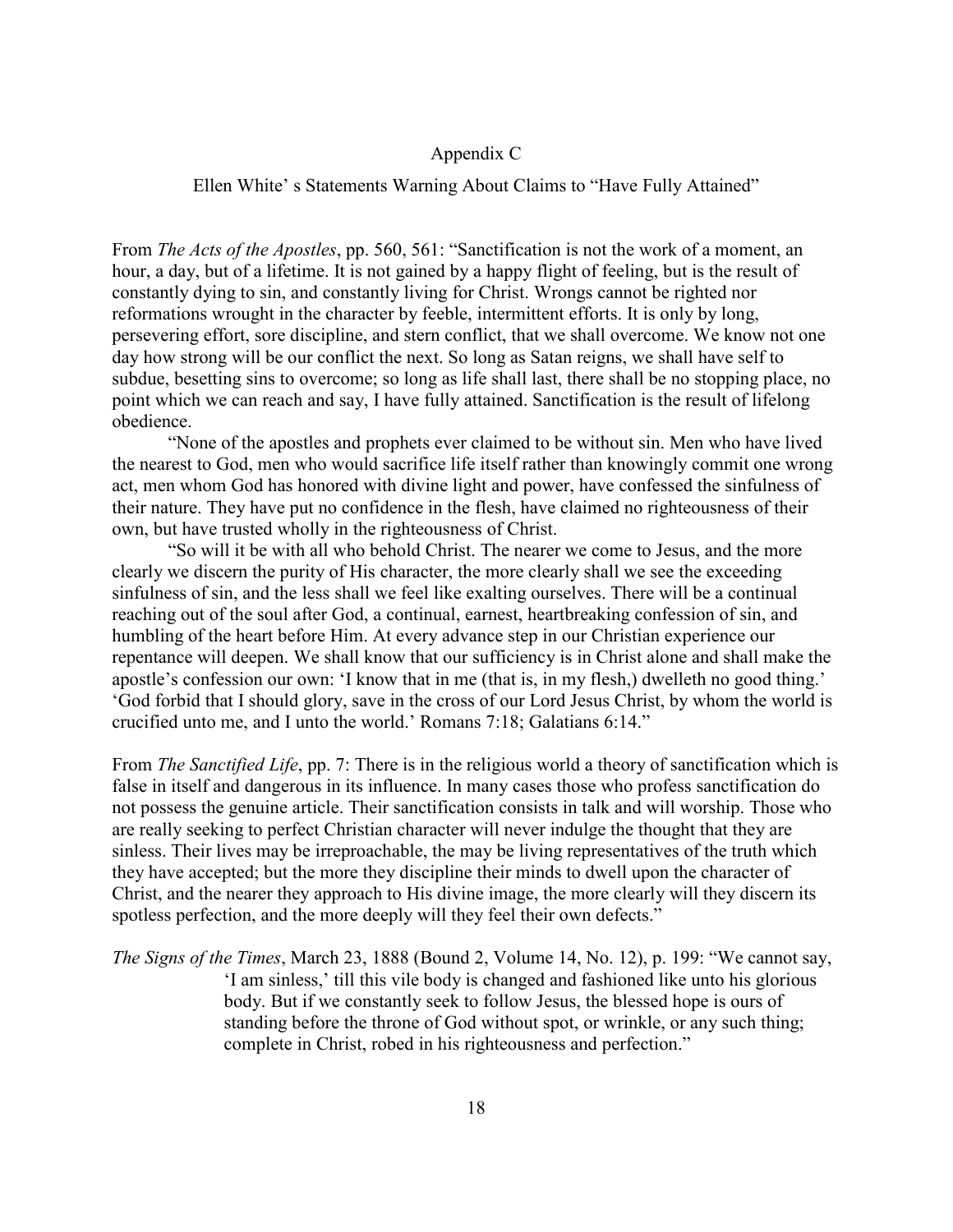# Appendix D Ellen G. White Mitigating Statements ELLEN WHITE MITIGATING STATEMENTS

#### COMPILED BY WOODROW WHIDDEN

Nov. 18, 1891, Letter 17a, Selected Messages, Book 3, pp. 195, 196: "Jesus loves His children, even if they err. They belong to Jesus and we are to treat them as the purchase of the blood of Jesus Christ. Any unreasonable course pursued toward them is written in the books as against Jesus Christ. He keeps His eye upon them, and when they do their best, calling upon God for His help, be assured the service will be accepted, although imperfect.

 "Jesus is perfect. Christ's righteousness is imputed unto them, and He will say, `Take away the filthy garments from him and clothe him with change of raiment.' Jesus makes up for our unavoidable deficiencies (emphasis supplied by Woodrow Whidden). Where Christians are faithful to each other, true and loyal to the Captain of the Lord's host, never betraying trusts into the enemy's hands, they will be transformed into Christ's character. Jesus will abide in their hearts by faith."

The Youth's Instructor, May 14, 1884: "Young friends, Jesus can renew his image in your soul, but it must be by your consent and co-operation... Through him, you may be `partakers of the divine nature, having escaped the corruption that is in the world through lust.' The grace and perfection of Christ make up for our deficiencies; his character and righteousness are imputed to his believing, obedient children." (cf. Selected Messages, Book 3, p. 196 and Faith and Works, p. 50)

The Review and Herald, Aug. 21, 1888 (cf. Fundamentals of Christian Education, p. 135: "... The knowledge of the law would condemn the sinner, and crush hope from his breast, if he did not see Jesus as his substitute and surety, ready to pardon his transgression, and to forgive his sin. When, through faith in Jesus Christ, man does according to the very best of his ability, and seeks to keep the way of the Lord, by obedience to the ten commandments, the perfection of Christ is imputed to cover the transgression of the repentant and obedient soul..."

Jan. 18, 1889, Letter 22 to R. A. Underwood, The Ellen G. White 1888 Materials, p. 242: "... But the Lord defines Bible religion as a principle in the soul, not merely the performance of virtuous acts, although virtuous acts are the natural fruits of this principle in the soul. It is the spirit in which the acts are performed rather than the performance that counts with God.

 "Thank God it is not too late for wrongs to be righted. Christ looks at the spirit, and when He sees us carrying our burden with faith, his perfect holiness atones for our short comings. When we do our best, He becomes our righteousness. It takes every ray of light that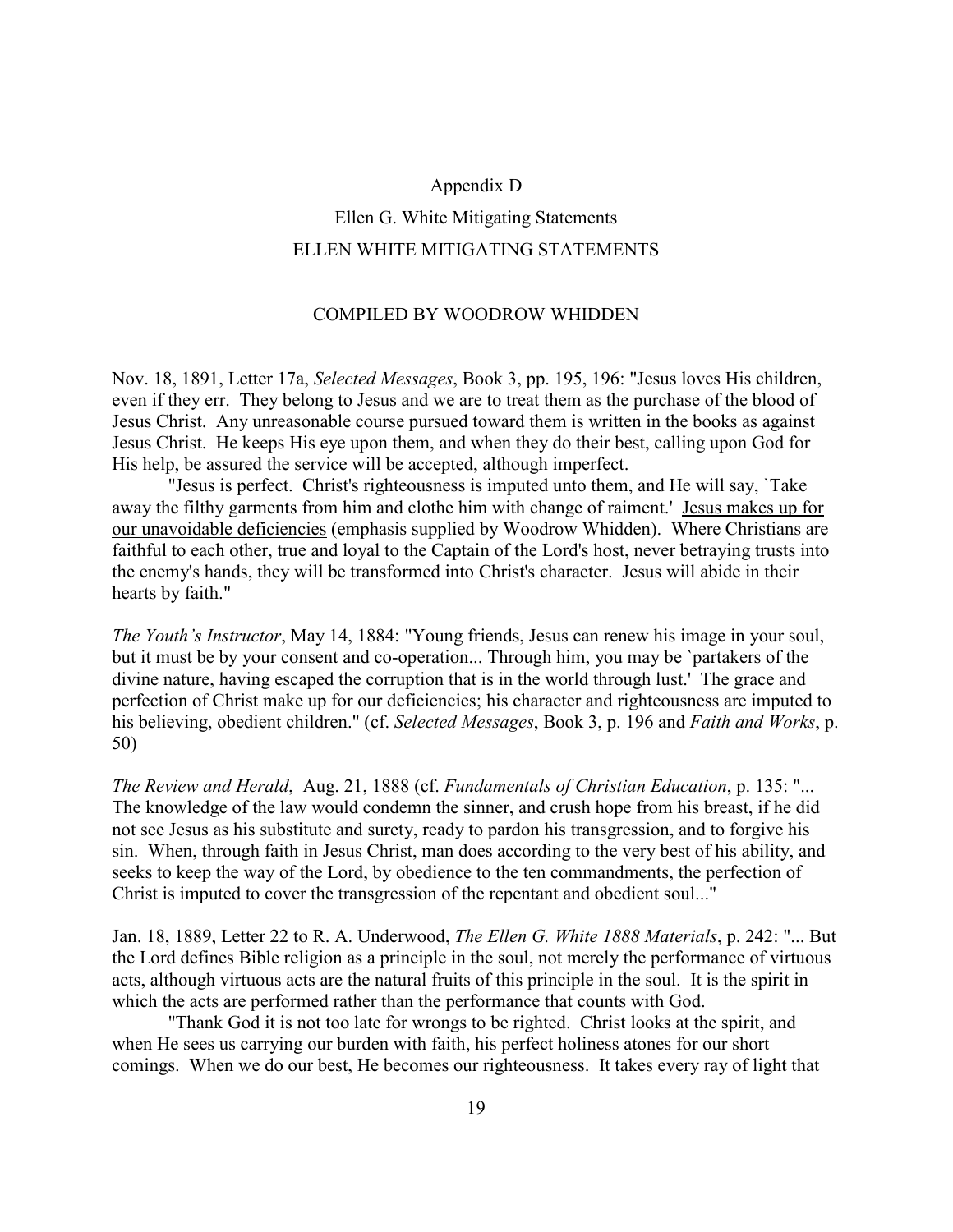God sends to us to make us the light of the world." cf. Selected Messages, Book 3, p. 180 and Selected Messages, Book 1, p. 368.

July 23, 1889, Letter 4 to Elders M. and H. Miller, The Ellen G. White 1888 Materials, p. 402: "Many feel that their faults of character make it impossible for them to meet the standard that Christ has erected; but all that such ones have to do is to humble themselves at every step under the mighty hand of God; Christ does not estimate the man by the amount of work he does, but by the spirit in which the work is performed. When he sees men lifting the burdens, trying to carry them in the lowliness of mind, with distrust of self and with reliance upon Him, He adds to their work His perfection and sufficiency, and it is accepted of the Father. We are accepted in the Beloved. The sinner's defects are covered by the perfection and fullness of the Lord our Righteousness. Those who with sincere will, with contrite Heart, are putting forth humble efforts to live up to the requirements of God, are looked upon by the Father with pitying, tender love; He regards such as obedient children, and the righteousness of Christ is imputed unto them." (also found in *In Heavenly Places*, p. 23 and *Mind, Character, and Personality*, Vol. 2, p. 787.

Compare the previous statement with that taken from Faith and Works, p. 50, for a similar statement, which was stenographically recorded on Sept. 17, 1885: "When it is in the heart to obey God, when efforts are put forth to this end, Jesus accepts this disposition and effort as man's best service, and makes up for the deficiency with His own divine merit. But He will not accept those who claim to have faith in Him and yet are disloyal to His Father's commandment.")

MS 21, Feb. 27, 1891, The Ellen G. White 1888 Materials, pp. 898, 899): "The sinner may err, but he is not cast off without mercy. His only hope, however, is repentance toward God and faith in the Lord Jesus Christ... ...imputing to us His own righteousness. His sacrifice satisfies fully the demands of justice.

"Justification is the opposite of condemnation..."

The Review and Herald, Sept. 1, 1891: "'If any man sin, we have an advocate with the Father, Jesus Christ the righteous.' How careful is the Lord Jesus to give no occasion for a soul to despair... If through manifold temptations we are surprised or deceived into sin, he does not turn from us, and leave us to perish. No, no, that is not like our Saviour. Christ prays for us. He was tempted in all points like as we are; and having been tempted, he knows how to succor those who are tempted... His atoning sacrifice we may plead for our pardon, our justification, and our sanctification. The Lamb slain is our only hope...."

MS 24, 1892. That I May Know Him, p. 136: "We should remember that our own ways are not faultless. We make mistakes again and again . . . No one is perfect but Jesus. Think of Him and be charmed away from yourself, and from every disagreeable thing, for by beholding our defects faith is wakened. God and His promises are lost from sight."

Letter 33, July 22, 1895; Seventh-day Adventists Bible Commentary, Vol 7, p. 948: "How careful is the Lord Jesus to give no occasion for a soul to despair . . . If through manifold temptations we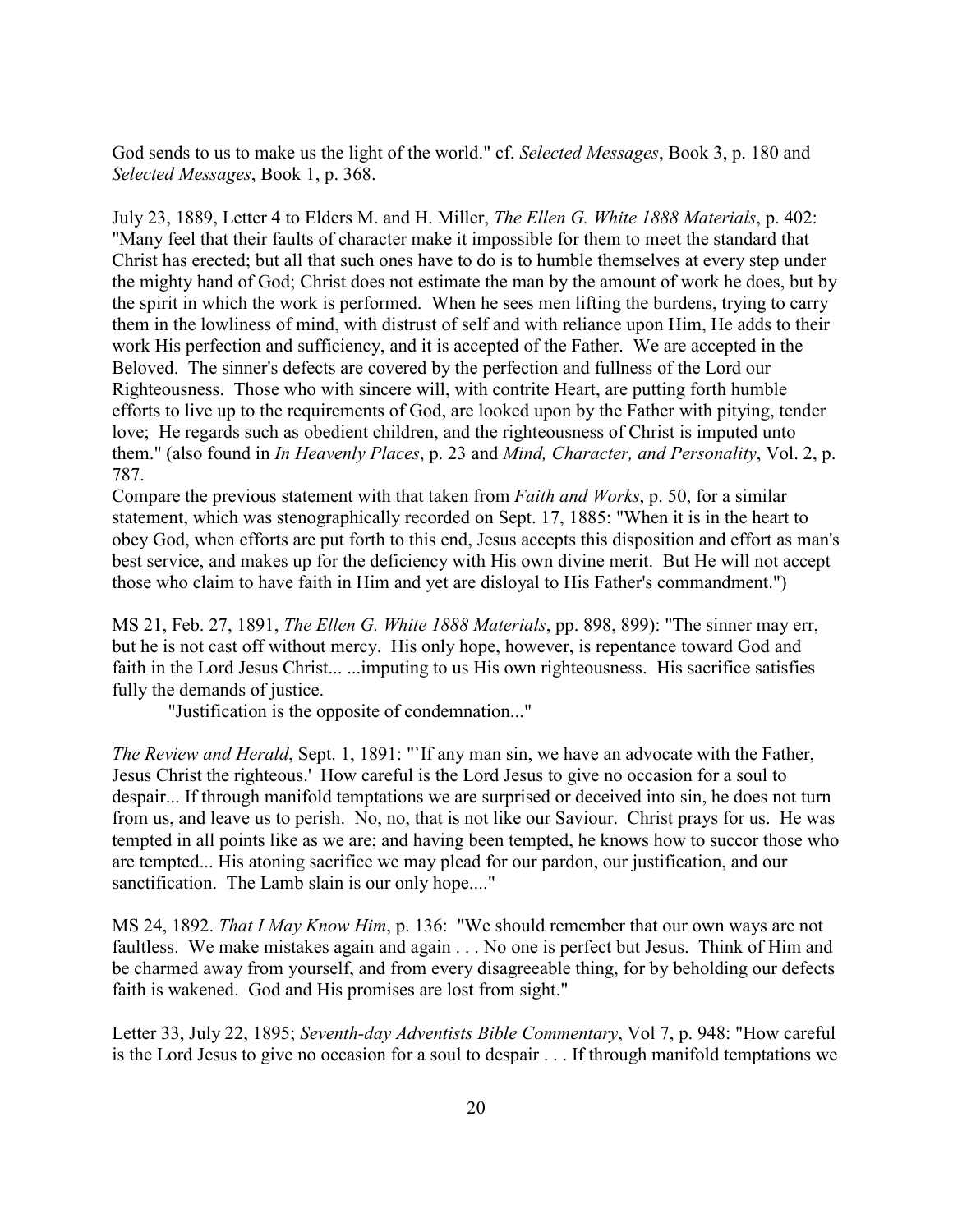are surprised or deceived into sin, He does not turn from us and leave us to perish. No, no, that is not our Saviour."

The Signs of the Times, Oct. 3, 1895: "...we who believe in him as a personal Saviour shall, because of his merits, be accounted as pure from the contaminating influence of sin. Through the imputed righteousness of Christ, we are accounted guiltless.... Those who claim Christ as their substitute and surety, hanging their helpless souls upon Christ, can endure as seeing him who is invisible...

 "When you are betrayed into sin, do not despair. Do not delay and mourn in hopeless unbelief, but take your case at once to Jesus....

 "... We may lay our hand of faith upon the promise of God, that he will pardon the guilty, and impute to us the purity of Christ. Through the faith that works by love the soul is purified, and the human agent can discern God; for he is a partaker of the divine nature... (two paras later):

 "Christ alone can save from sin; for he can make over to us his righteousness, and place it to our account..."

The Signs of the Times, April 30, 1896: "... Even those who are striving in sincerity to keep the law of God, are not always free from sin. Through some deceptive temptation, they are deceived, and fall into error. But when their sin comes home to their conscience, they see themselves condemned in the light of the holy precepts of God's law; but they do not war against the law which condemns them; they repent of their sin, and seek pardon through the merit of Christ, who died for their sins in order that they might be justified by faith in his blood. They do not avoid confession and repentance when the neglected law of God is brought to their attention, by exclaiming, as do the self-righteous pretenders to holiness, `I am sanctified, I am holy, and I can not sin.'... It is evident that where a claim to sinlessness is made, there the law of God has not been written in the heart; for the commandments of God are exceeding broad, and are discerners of the thoughts and intents of the heart....

 ".... Sanctification is conformity to the will of God, and the will of God is expressed in his holy law...

 "Paul continues, `I was alive without the law once [supposing himself to be righteous]; but when the commandment came [home to his conscience], sin revived, and [the law(?) died].' This is what many would be glad to have us believe; but it is a fatal falsehood, and we can not believe it in the light of God's word; for Paul declares: `Sin revived, and I died....'"

The Review and Herald, May 12, 1896: "Christ was crucified for our sins, and was raised from the rent sepulcher for our justification;... He has carried the sins of the whole world, and has not made one mortal man a sin-bearer for others. No man can bear the weight of his own sins... The disciple of Christ will be fitted by his grace for every trial and test as he strives for perfection of character... (the disciple says) He is my advocate, and clothes me with the perfection of his own righteousness. This is all I require to enable me to bear shame and reproach for his dear name's sake...

 "... Those who know not what it is to have an experience in the things of God, who know not what it is to be justified by faith, who have not the witness of the Spirit that they are accepted